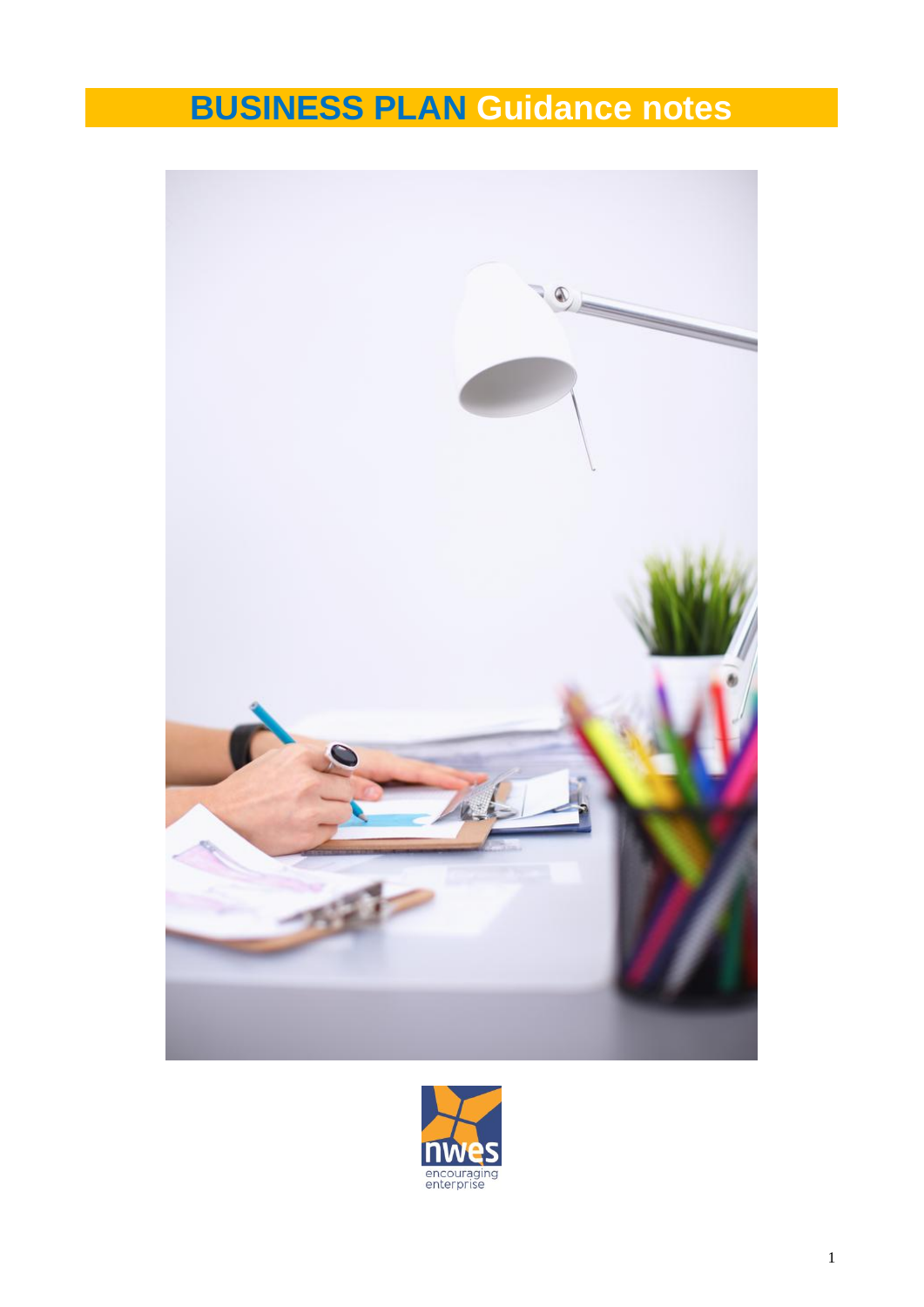# Business Name

*The front page of your business plan creates the FIRST IMPRESSION for your business – how can you make sure that the impression is a positive one?*

![](_page_1_Picture_2.jpeg)

*Include the name of the business. You may also like to include:*

- *Logo*
- *Picture/photograph*
- *'Strap line'*

**This is your plan so please make it your own – whilst we recommend you follow the structure; you are free to change the design / layout to reflect your business / personality. Use pictures and images to bring your plan to life.**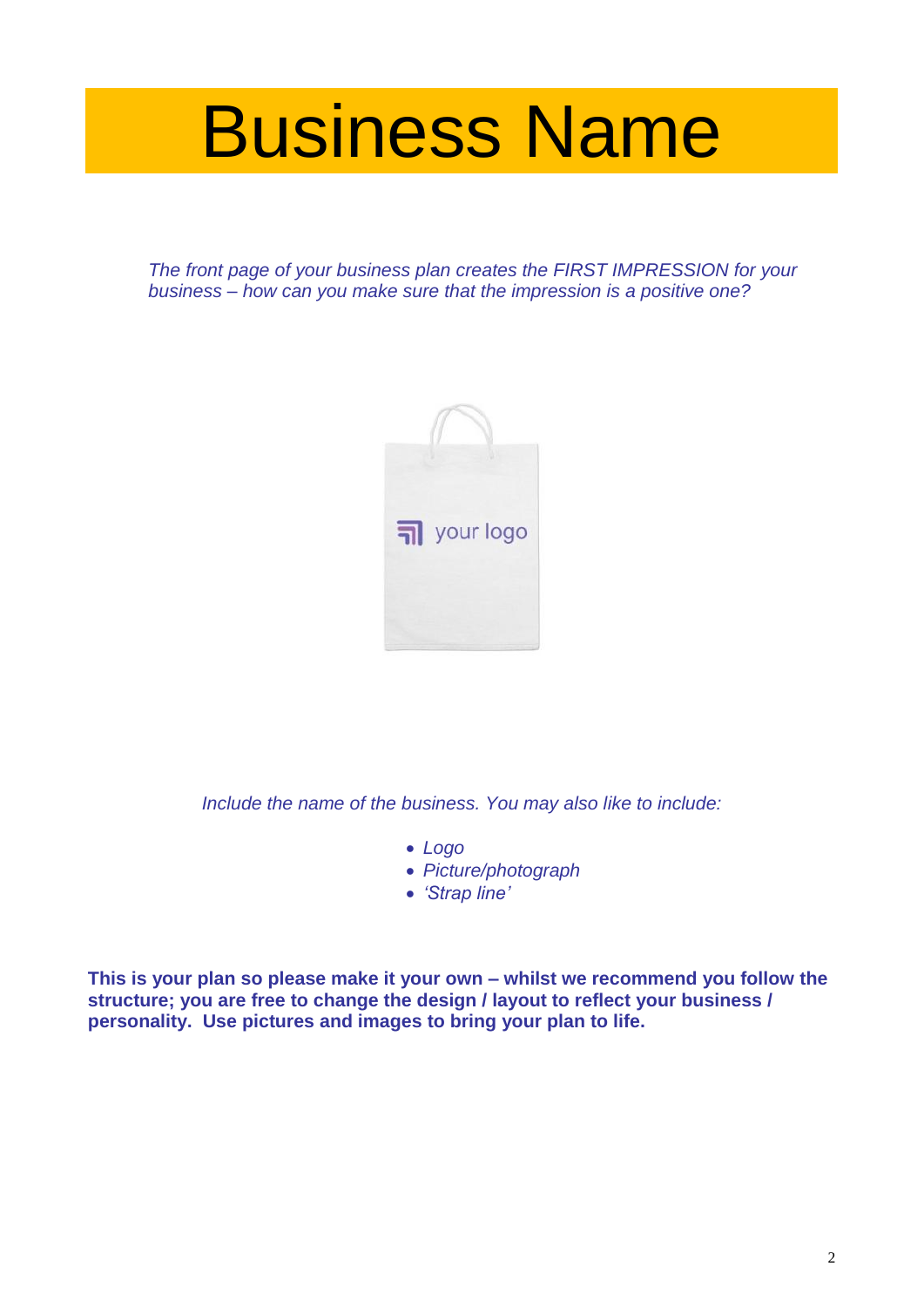# **INDEX**

# **EXECUTIVE SUMMARY**

- Idea Summary
- Outline Market
- Operations Summary
- Financial Summary

# **THE KEY PEOPLE IN THE BUSINESS**

- Personal / CV
- SWOT Analysis
- Your Aims and Objectives

# **LEGAL MATTERS**

- General
- Business Insurance
- Health and Safety

# **FINANCIALS (to be presented on the Excel Spreadsheet provided)**

- Survival Budget
- Start-Up Costs
- Sales Forecast
- Cash Flow Forecast
- Depreciation Register
- Profit and Loss Forecast

# **MARKET RESEARCH**

- Proposed Market
- Secondary Research
- Primary Research
- Supplier Research
- Competitor Analysis Products/Services
- Competitor Pricing Comparison for Products and Services

# **MARKETING PLAN**

- Strategy
- USP
- Tactics
- Promotional Timetable

# **OPERATIONS**

#### **CONTINGENCY PLANS**

# **SUMMARY**

#### **APPENDICES**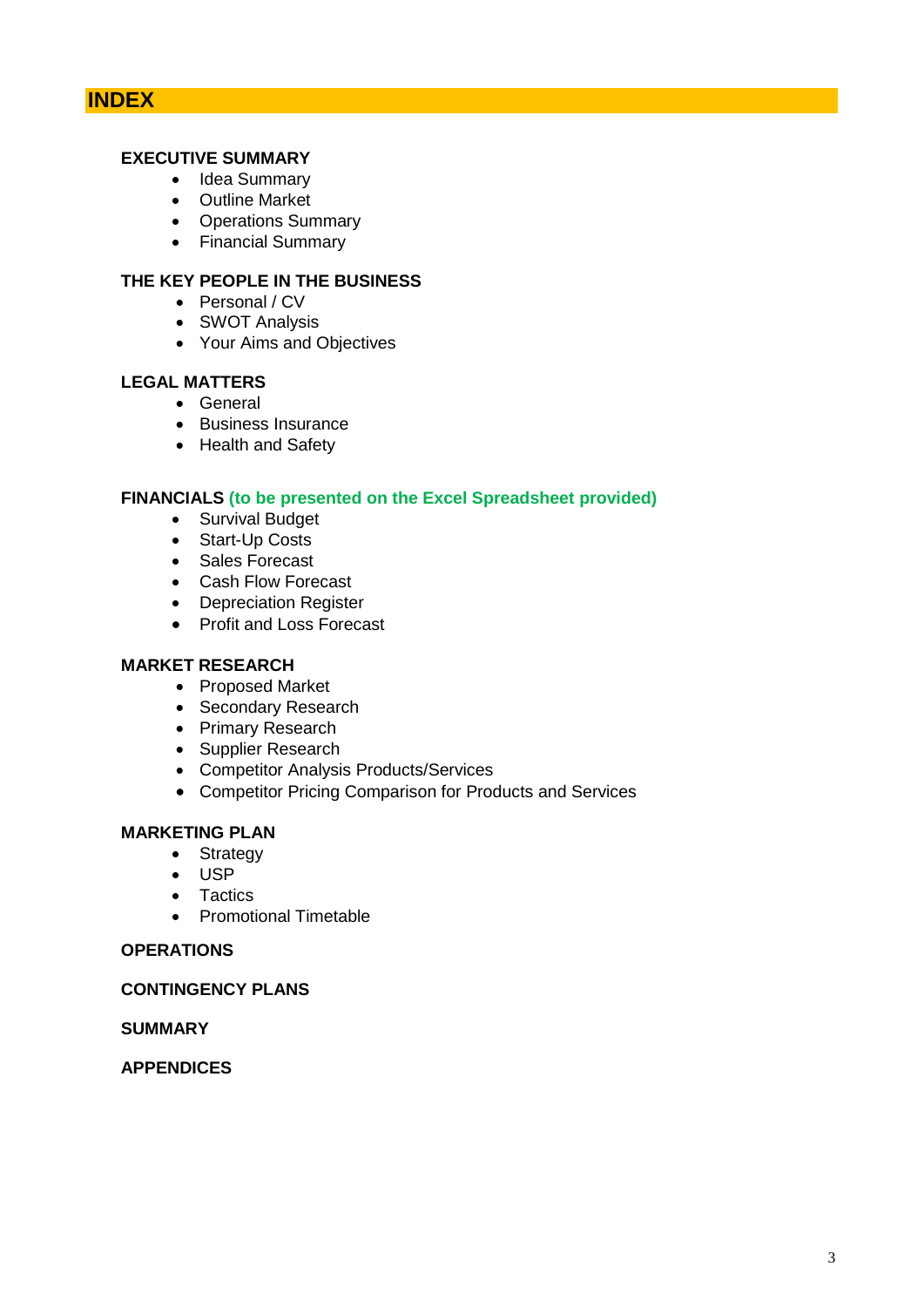# **CONTACT DETAILS**

Name(s) of Owners, Partners or Directors:

Type of Business*: e.g. Sole Trader, Partnership, Ltd Company, CIC etc.*

Business Name: if you have chosen one:

Contact Address:

Postcode:

Telephone No:

Mobile No:

E-mail Address:

Web-Site:

Facebook/Twitter etc.:

Date:

# **FINANCIAL REQUIREMENT SUMMARY**

Total Start up costs required  $f(x) = f(x)$ 

| <b>Source of Funds</b>            | £ |
|-----------------------------------|---|
| Own resources i.e. cash or assets |   |
| Loan                              |   |
| Grant                             |   |
| Other                             |   |
| <b>TOTAL</b>                      |   |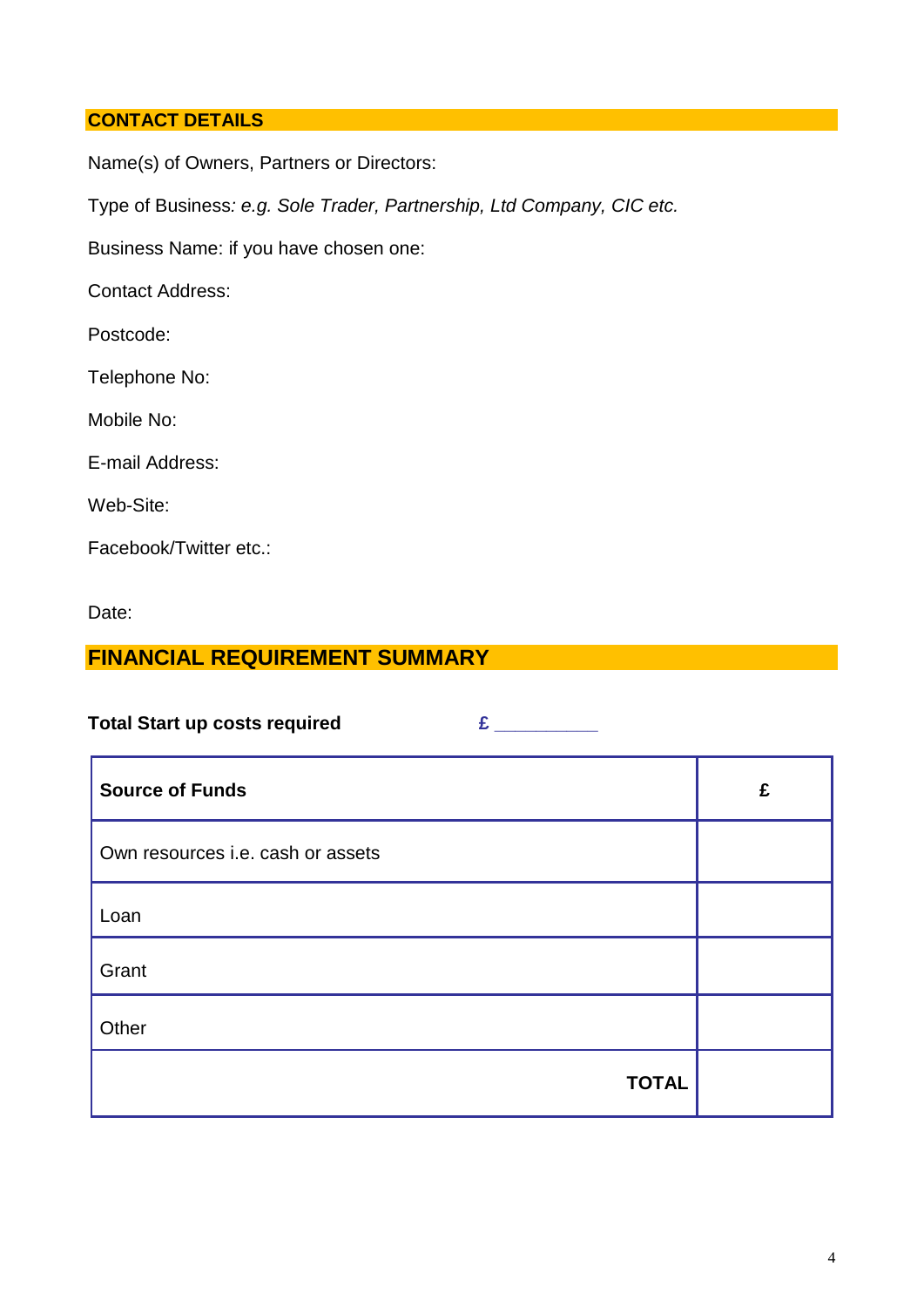# **BUSINESS (EXECUTIVE) SUMMARY**

This is a one page summary of your business plan. Imagine that someone doesn't have the time to read your whole business plan in detail, but needs to get a good feel for your business and plans - this page will give them exactly that. Think Dragon's Den!

# **Note how the use of "bullet points" makes it easier to write, and provides clarity.**

#### **Idea Summary** *( an overview of what you do )*

*An overview / collection of short statements, which describes your legal status, main business activity, intended customers and location. These can be in bullet points.*

#### *Example*

- Andy Smith NVQ level 3 plumber sole trader.
- set up to deliver a high quality plumbing and heating service to general domestic customers
- bathroom design service Aqualisa accredited and approved
- Norwich based

#### **Outline Market**: (*Who are your customers?)*

*A general description of the market for your products and / or services. Describe your customer's in terms of age, sex, wealth, location. It is useful to think who say 80% of your customers would be.* 

#### *Example*

- The main market for services will be private homeowners looking for mid to high end spec.
- 50 mile radius of Norwich
- Landlords looking to upgrade
- Existing repairs / upgrade or new bathrooms, boilers and heating systems.

#### **Operation Summary (***How does your business operate?)*

*Describe how the business will operate, how the product or services will be produced and supplied to customers and where all this will take place*.

#### *Example*

- The business will operate from home, with all work undertaken on customer's premises.
- After an initial visit, a detailed quotation will be prepared and any agreed work will be arranged for a time and date to suit the customer.
- A 24 hour emergency call out service will also be offered for leaks, burst pipes, and heating breakdowns.

#### **Financial Summary (***Start up costs / projected turnover / profit)*

*Outline your start up costs and how you intend to fund your business. Summarise your estimated turnover and profit Example*

- Start up costs, £10000, for tools and equipment. Investing £5k from own funds and seeking start up loan £5k over 3 years
- Turnover is forecasted at £46,000 in the first year, producing a net profit of £22,000 before tax.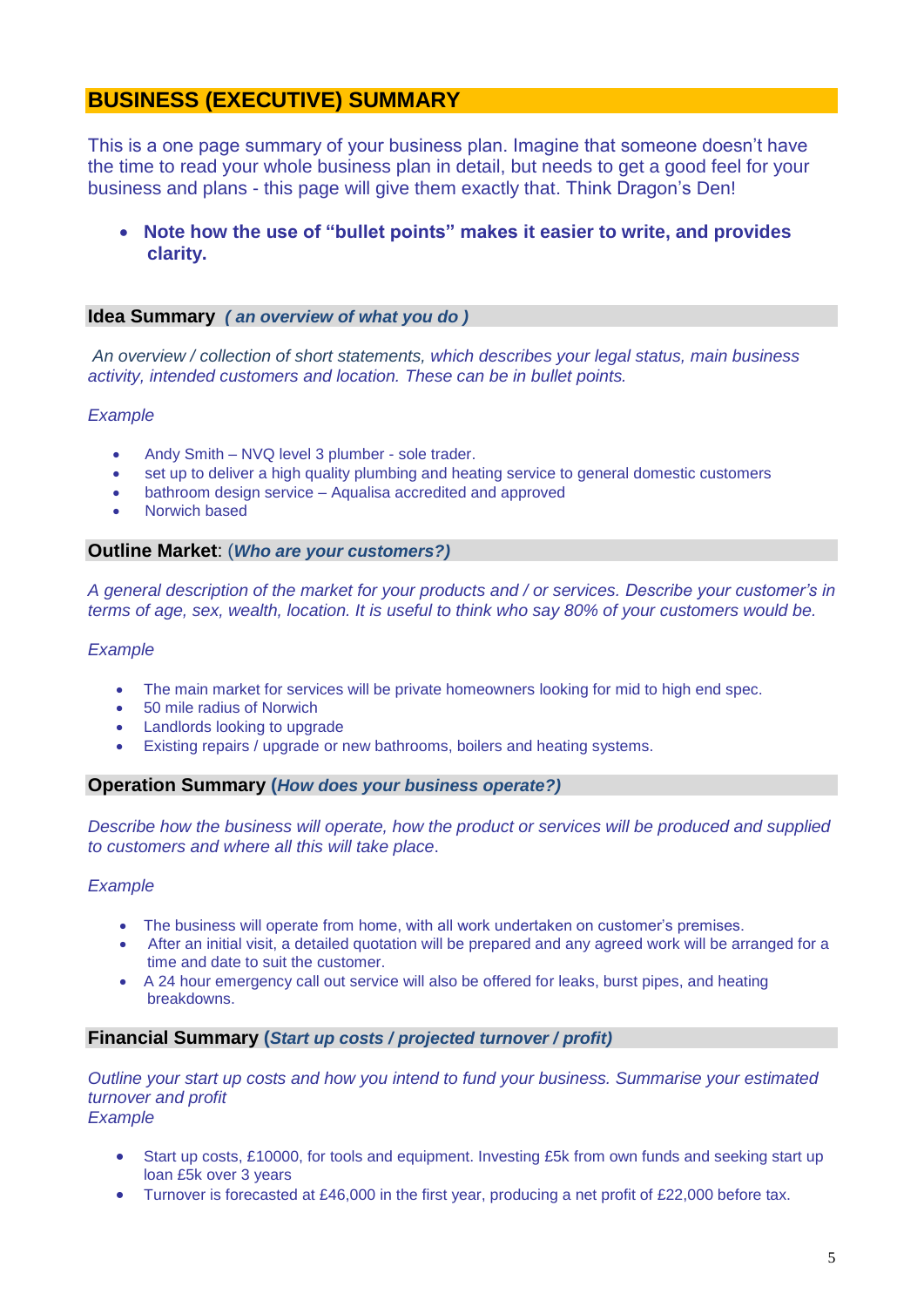# **THE KEY PEOPLE IN THE BUSINESS**

*Include CVs for all partners / directors in the business. An example is given below*

#### **Barry Davison**

Unit 5 Henderson Business Park **Norwich** Norfolk NR5 8BF Phone: 01603 123456 Fax: 01603 123457 E-mail: [barry.davison@orange.co.uk](mailto:barry.davison@orange.co.uk)

#### **Personal Profile**

Professional, Capita registered plumbing and gas engineer, with a passion for customer service and reliability. Over 25 years of industrial experience. Consistently works to the highest standards. Much respected in his trade due to his proven supervisory skills, knowledge and enthusiasm.

#### **Work Experience**

*2005-2009 British Gas -* Domestic service engineer

*1985-2005 CORGI - A*dvice centre, heading up technical support team

*1979-1985 Cookes Heating Ltd -* Apprentice plumber and heating engineer

#### **Qualifications**

ACS Gas Assessment / HSE Gas Safe Registered

CPA1 Combustion Performance Analysis

City & Guilds Level 3 NVQ. Industrial and Commercial Gas Installation

#### **Education**

Kings Lynn Technical College – A Level Mathematics / Physics

#### **Transferable Skills**

#### *Technical*

Twenty five years' experience in domestic and commercial gas installations. Gained wide ranging knowledge whilst heading up the national CORGI technical support team. Developed excellent relations with gas appliance manufacturers, becoming a recognised expert in leading brands. Provided input to internal technical training courses at British Gas.

#### *Customer Service*

Responsible for all levels of customer service at CORGI. Key player in achieving the national Gold standard award for technical support and service. Helped develop British Gas customer satisfaction monitoring system

#### *Organisation & Management*

Managed a team of 20 technical support staff at CORGI. Responsible for staffing levels and ongoing team development, ensuring the highest levels of support and advice. Developed in house management system which was subsequently introduced in other departments.

#### **Hobbies & Interests**

Runs local Jazz Club – organiser, administrator and treasurer.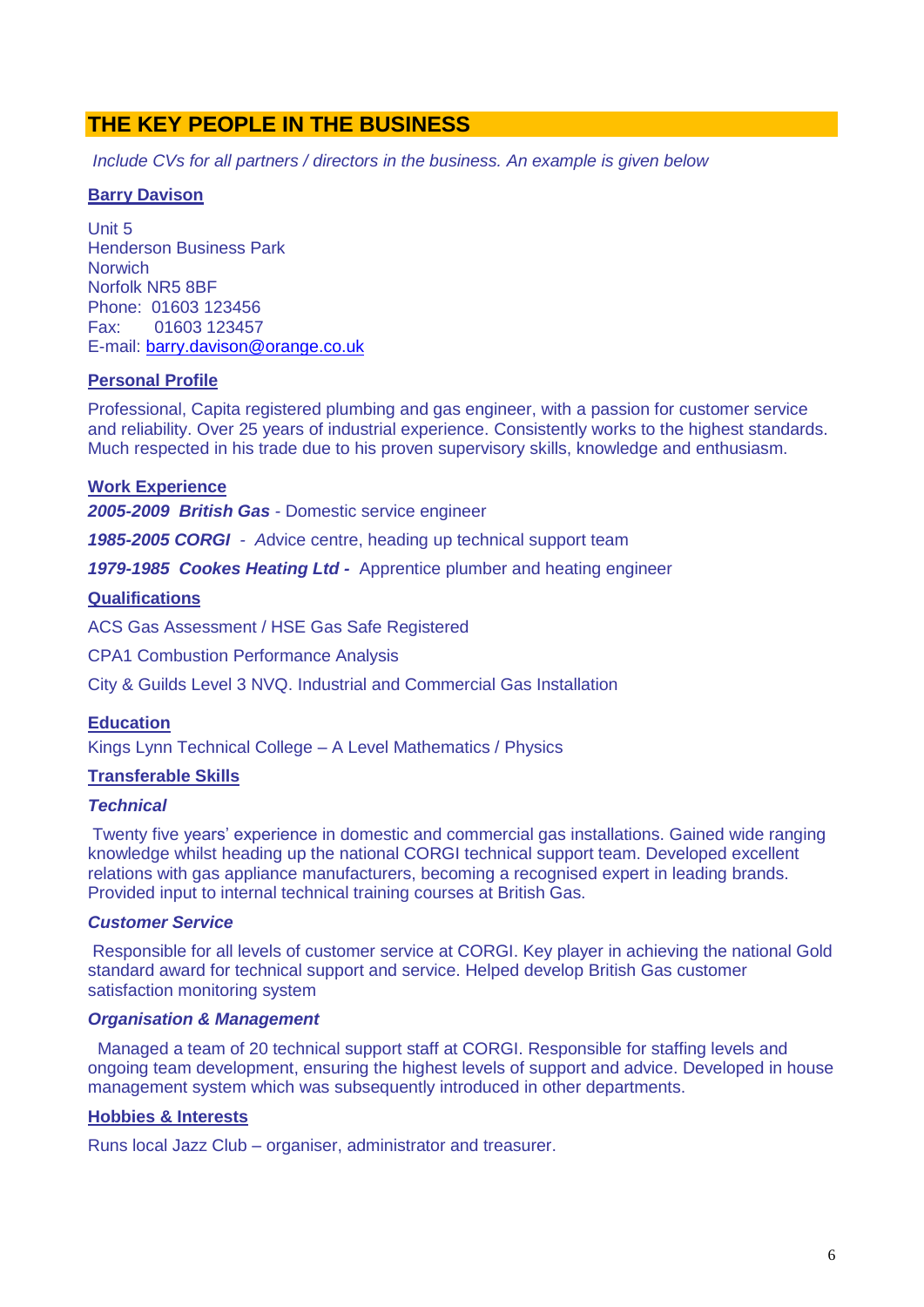# **SWOT Analysis**

This is about you and your business

# *STRENGTHS*

Your personal and business strengths.

- *People person – good at relationship building*
- *25 years of industry experience*
- *City and Guilds Certificate in Plumbing*
- *£5000 to invest*
- *Strong network of contacts*

#### *WEAKNESSES*

Your personal and business identified weaknesses. You have some control over these.

- *Lack of confidence in selling*
- *Bookkeeping*
- *Finance required £5000*

#### *OPPORTUNITIES*

Events and situations that you can potentially take advantage of.

- *Introduce products or services that compliment your business*
- *Subcontract to larger service providers*
- *Take on apprentice to expand business*
- *Join local networking group*
- *Write articles for local paper*

# *THREATS*

Uncontrollable events that may work against you and require protective action.

- *Political – New legislation*
- *Economic / Environmental –. Recession / competition*
- *Social – changes in social trends or behaviours.*
- *Technological - Updated or new technology*
- *Personal - sickness*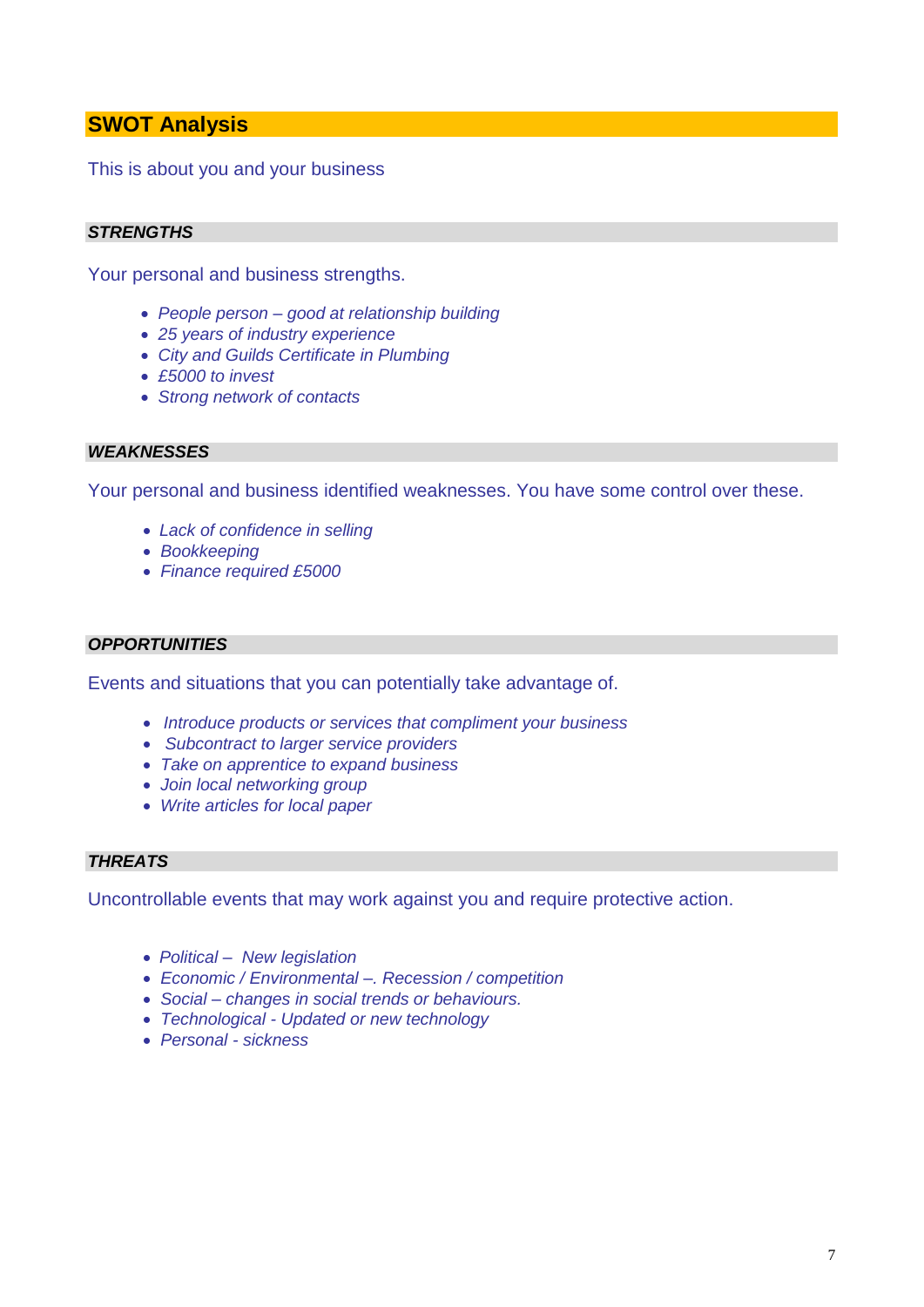# **YOUR AIMS AND OBJECTIVES**

What do you wish to achieve over say the next five to ten years?

#### **You and/or your family**

First Year

- *To learn Spanish by attending classes at college enrolling this September.*
- *To be confident enough to attend and present at a business networking event by the end of November.*

#### By year three

- *To travel to Australia within the next 2 years.*
- *To buy a Mazda 3 by the end of my third year*

#### Five years +

 *To have my mortgage paid off within the next 10 years, in order for me to invest in a holiday apartment in France.*

## **Your Business**

#### First Year

- *To make a profit of at least £20,000 in the first year.*
- *Establish regular customer base of minimum 100*

#### By year three

- *To provide servicing contracts with 80% of my customers.*
- *To increase customer satisfaction to 95% fully satisfied*
- *To take on an apprentice in year three.*

#### Five years +

- *To make a profit of £50,000 at the end of year 5*
- *To be recognized as one of the leading plumbers in Norfolk, obtaining local industry 4 star award*

**Ask yourself:** Do the two sets of objectives come together? Are they realistic? Are they complementary?

An important aspect of setting aims, or goals, is to keep them **SMART,** that is**, Specific, Measurable, Achievable, Realistic, Timed**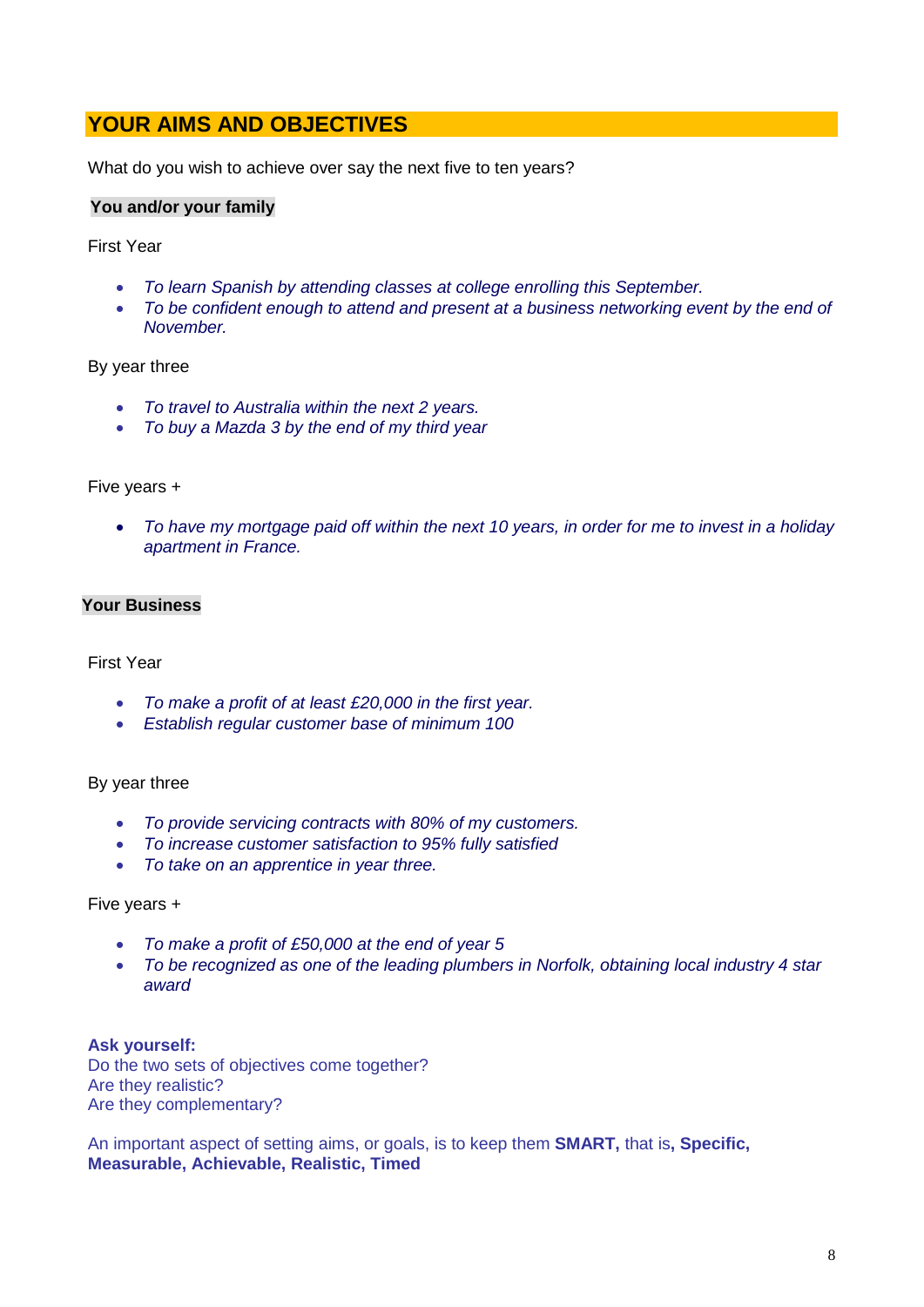# **LEGAL MATTERS**

# **Complete / comment on the sections that are relevant to your business.**

# **Business Structure**

State here what type of business you are. - sole trader, limited company etc.

<https://www.gov.uk/business-legal-structures>

# **HMRC and Companies House**

When you start to trade you must register with Her Majesty's Revenue and Customs (HMRC).

Are you trading or not?

[http://www.youtube.com/watch?v=MYgCctGY\\_Ug](http://www.youtube.com/watch?v=MYgCctGY_Ug)

<http://www.hmrc.gov.uk/businesses/iwtregister-a-new-business.shtml>

Limited companies, CICs etc .must register with Companies House and comply with the regulations as set out in the Companies Act of 2006.

<http://www.companies-house.gov.uk/infoAndGuide/companyRegistration.shtml>

When employing people you will need to set up a PAYE scheme and pay taxes and NI on time.

<https://www.gov.uk/browse/employing-people/payroll>

# **Premises**

State if working from home, or renting premises

- State the rental amount, deposit required and details of any rent free periods
- Include the length of any lease and details of any break clauses.
- Confirm the relevant planning permission is in place

<https://www.gov.uk/planning-permission-england-wales>

- Provide details of the rates payable and an estimate of utility bills
- Also include your insurance responsibilities

<https://www.gov.uk/choosing-your-business-premises>

<https://www.gov.uk/run-business-from-home>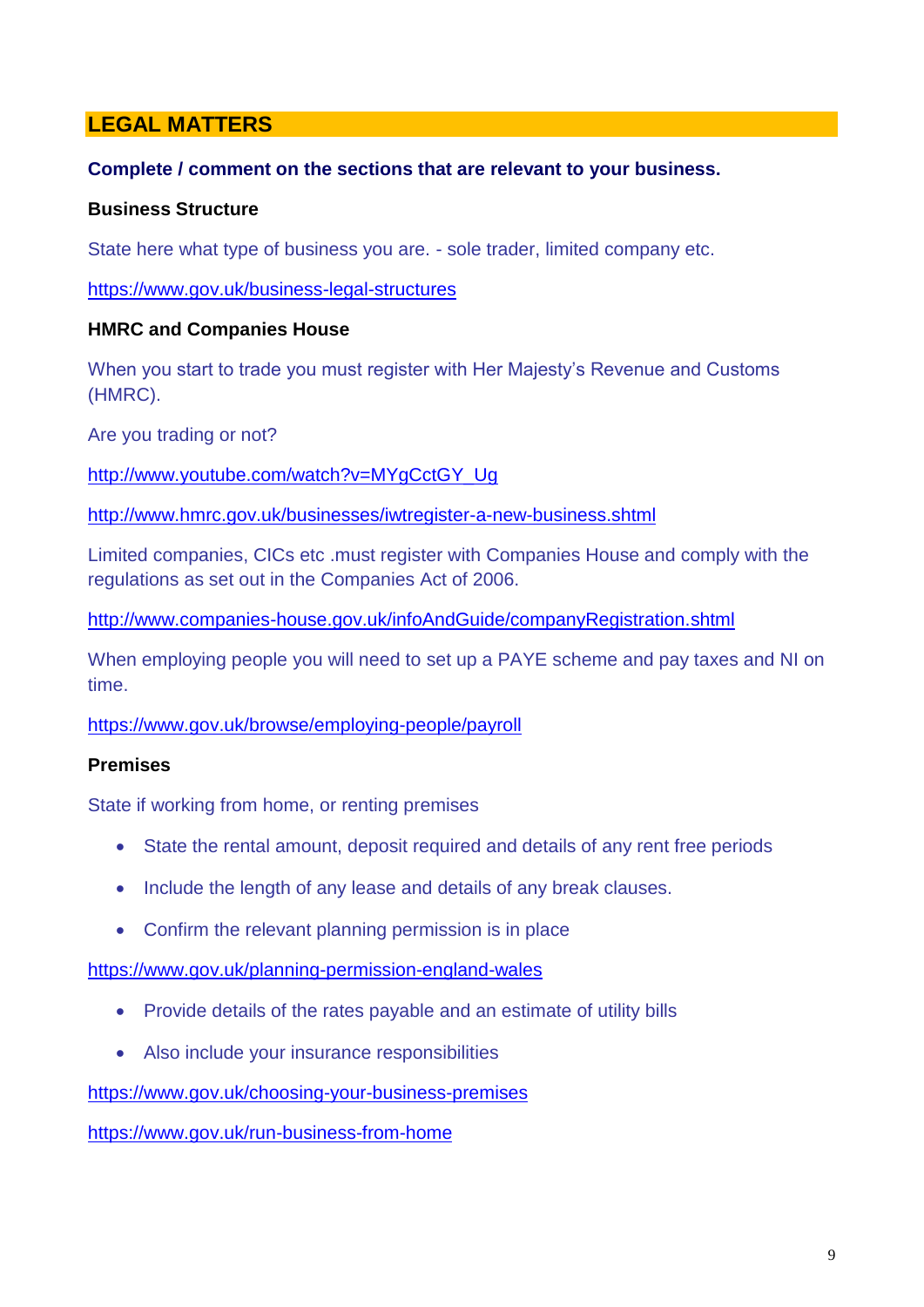# **Permissions**

You may need planning permission to alter your premises. If you rent your home or have a mortgage you may need to seek permission to run a business.

<https://www.gov.uk/planning-permission-england-wales>

# **Registrations and Licences**

Example - You may need to register with the local Environmental Health department if you run a café or make food for sale from home. State here any licences that you require.

<https://www.gov.uk/licence-finder>

Check on your local council website under the business section. For example:

<http://www.harlow.gov.uk/enviro-health>

# **PRS and PPL licence.**

If you play music you will need one or, likely, both of these.

[http://www.prsformusic.com/users/businessesandliveevents/livevenuesevents/soundadvic](http://www.prsformusic.com/users/businessesandliveevents/livevenuesevents/soundadvice/aguidetolicences/Pages/aguidetolicences.aspx) [e/aguidetolicences/Pages/aguidetolicences.aspx](http://www.prsformusic.com/users/businessesandliveevents/livevenuesevents/soundadvice/aguidetolicences/Pages/aguidetolicences.aspx)

<http://www.prsformusic.com/ppljointlicence/pages/ppljointlicence.aspx>

# **Data Protection Act**

It will be necessary to comply with the Data Protection Act 1998, which protects an individual's right to privacy, and stipulates how businesses may keep and dispose of personal records.

[http://www.ico.org.uk/for\\_organisations/data\\_protection/registration/self-assessment](http://www.ico.org.uk/for_organisations/data_protection/registration/self-assessment)

# **Copyright**

Be aware using any material in that may be protected by copyright. Consider protecting your own intellectual property.

[http://www.ipo.gov.uk](http://www.ipo.gov.uk/)

# **Workings with Children or Vulnerable People**

If you work with children or vulnerable adults you need a DBS check (formerly known as CRB)

<http://www.gov.uk/disclosure-barring-service-check/overview>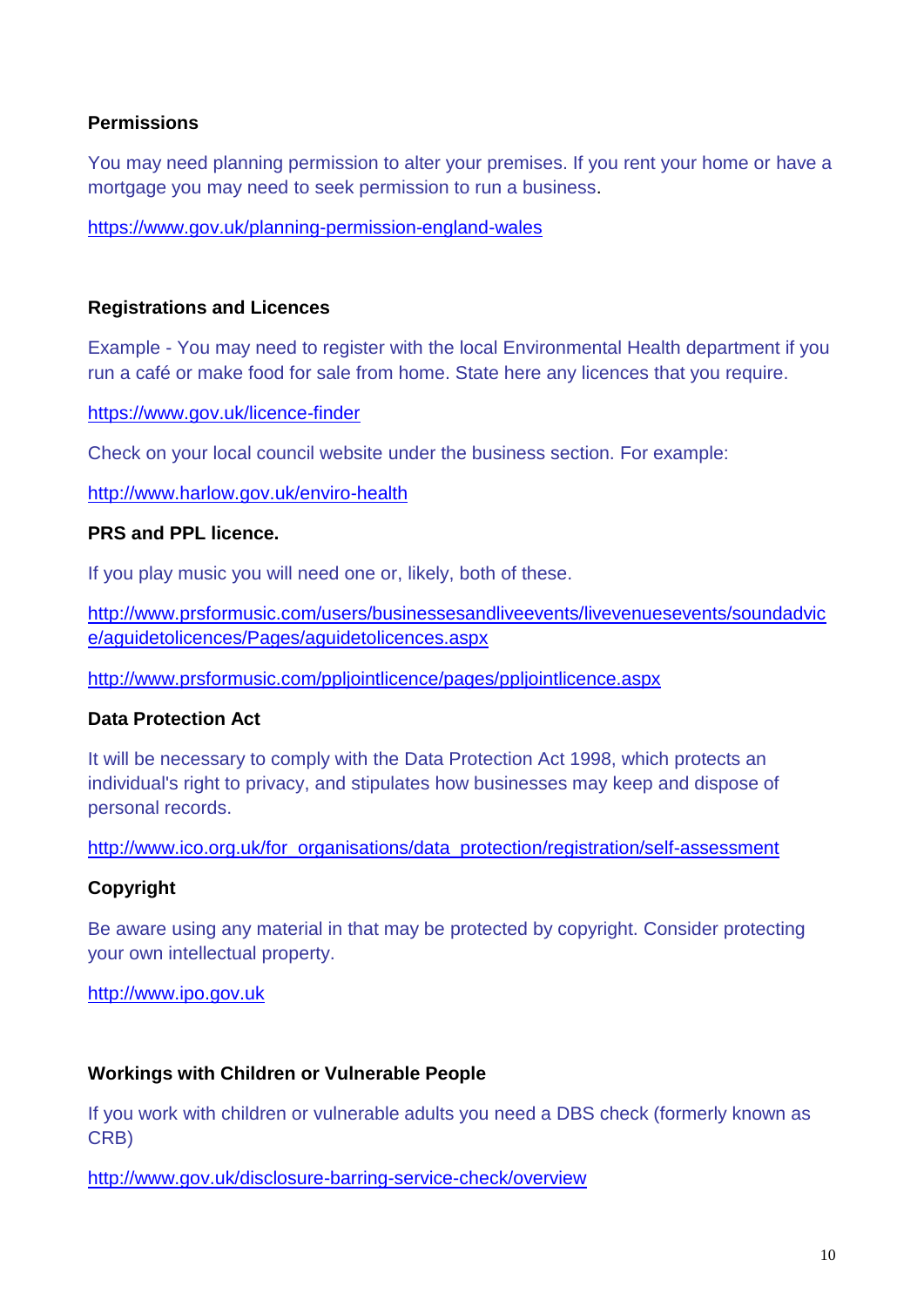# **Consumer Law**

# **Supply of Goods and Services Act 1982**

You will need to comply with the Supply of Goods and Services Act 1982 (as amended), which stipulates that services should be provided with due care and skill, within a reasonable timeframe and for a reasonable price. Trading Standards provides guidance documents on the requirements under this Act for businesses operating in England, Wales and Scotland.

<https://www.gov.uk/find-local-trading-standards-office>

<http://www.which.co.uk/consumer-rights/regulation/supply-of-goods-and-services-act-1982>

# **Consumer Contracts Regulations 2013**

The regulations apply to items bought online, at a distance, or away from a trader's premises

If involved with distance selling / website sales you need to be aware of the Consumer Contract Regulations 2013.

<http://www.legislation.gov.uk/uksi/2002/2013/body/made>

<http://www.which.co.uk/consumer-rights/regulation/consumer-contracts-regulations>

# **Trade Descriptions Act 1968 and the Control of Misleading Advertisements Regulations 1988**

All services must be accurately described in promotional materials.

<http://www.legislation.gov.uk/ukpga/1968/29/contents>

<http://www.legislation.gov.uk/uksi/1988/915/regulation/2/made>

# **Equality Act 2010 and Employment Law**

This will require your business to offer people with disabilities access to the same facilities that are available to others.

# <https://www.gov.uk/equality-act-2010-guidance>

If you employ people you must be aware of all employment laws.

<https://www.gov.uk/search?q=employment+law&tab=detailed-results>

<https://www.gov.uk/employing-staff>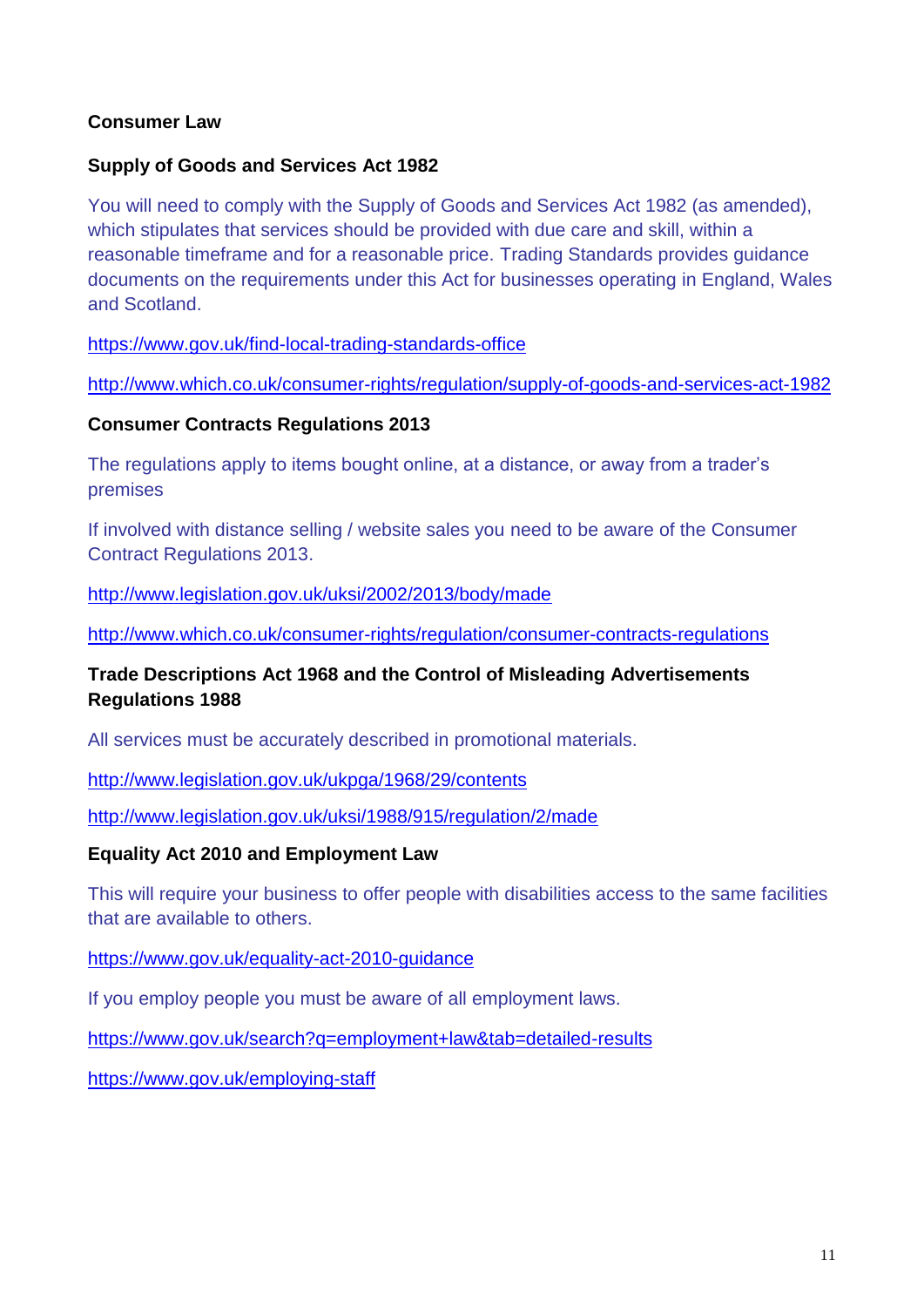# **Terms and Conditions**

Terms and Conditions of sale are essential to every business. These usually take the form of a written contract provided by you to another party, confirming the terms on which you undertake business.

Contracts produced for your business need to comply with this law. Engage the services of a solicitor when required.

[http://www.smallbusiness.co.uk/news/law/19607/how-to-develop-your-terms-and](http://www.smallbusiness.co.uk/news/law/19607/how-to-develop-your-terms-and-conditions.thtml)[conditions.thtml](http://www.smallbusiness.co.uk/news/law/19607/how-to-develop-your-terms-and-conditions.thtml)

# **Unfair Contract Terms Act**

Any contracts produced must be fair to avoid any potential challenges in a Court of Law.

# **Business Insurance**

# **Vehicle Insurance**

Any current private motor policy will need to have an additional clause added, to cover business use if you intend to use the vehicle for that purpose.

# **Employers Liability**

Required if you are taking on staff.

<https://www.gov.uk/employers-liability-insurance>

# **Public liability**

Protects against claims by members of the public who might sue for damages to persons or property.

# **Product liability**

Anyone who has been harmed by a defective product may be able to recover compensation from the responsible company. Product liability covers a business against such claims. Consider the Sale of Goods Act.

# **Professional Indemnity**

Professional indemnity insurance covers legal costs, as well as any costs that may be awarded, if you are alleged to have provided inadequate advice / services that cause your client to lose money.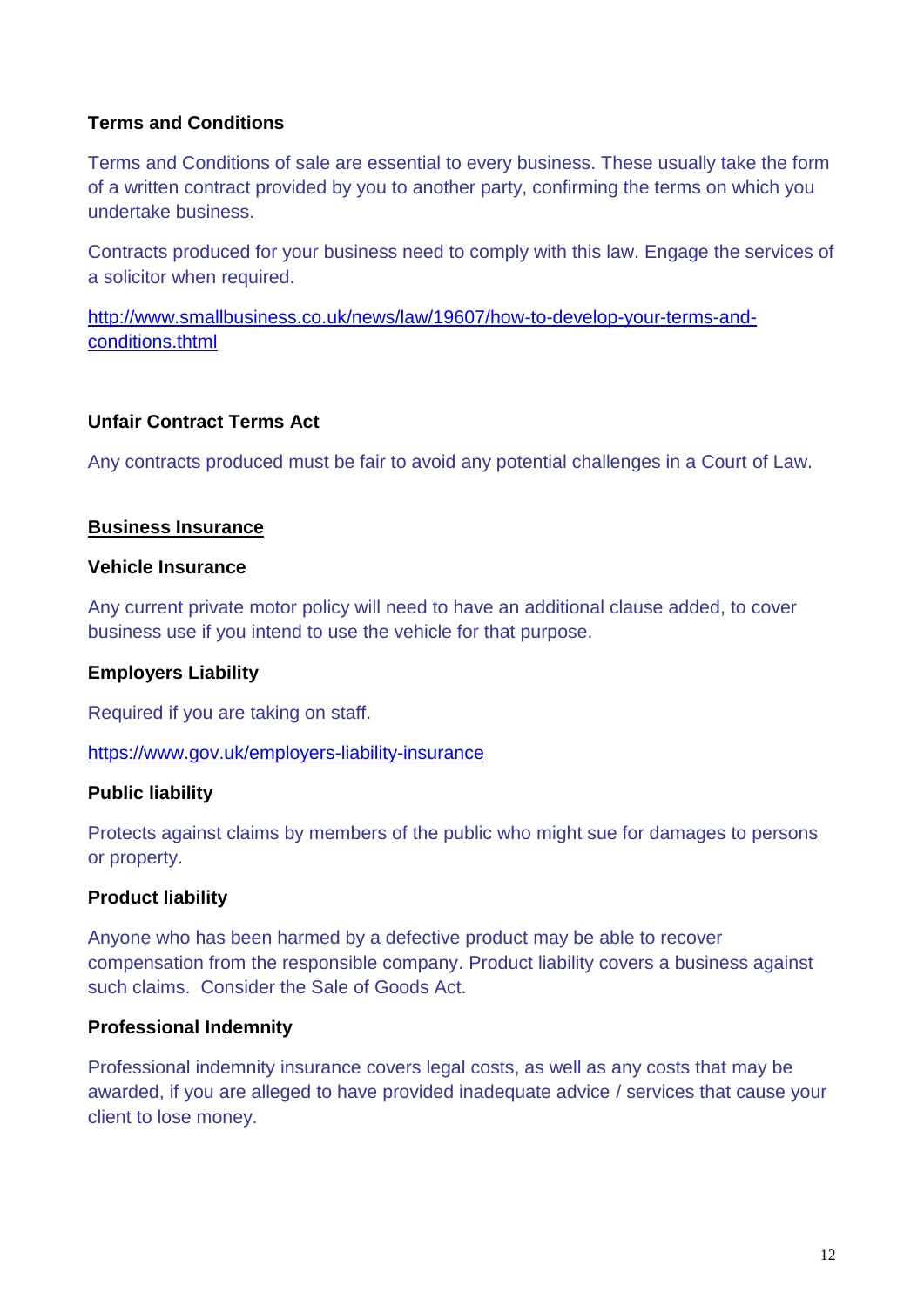# **Building and Contents Insurance**

A Business policy will include the risks associated with working from your business address, and cover business property / equipment.

# **Sickness Insurance Cover**

Should be considered to provide support if you are unable to work due to ill health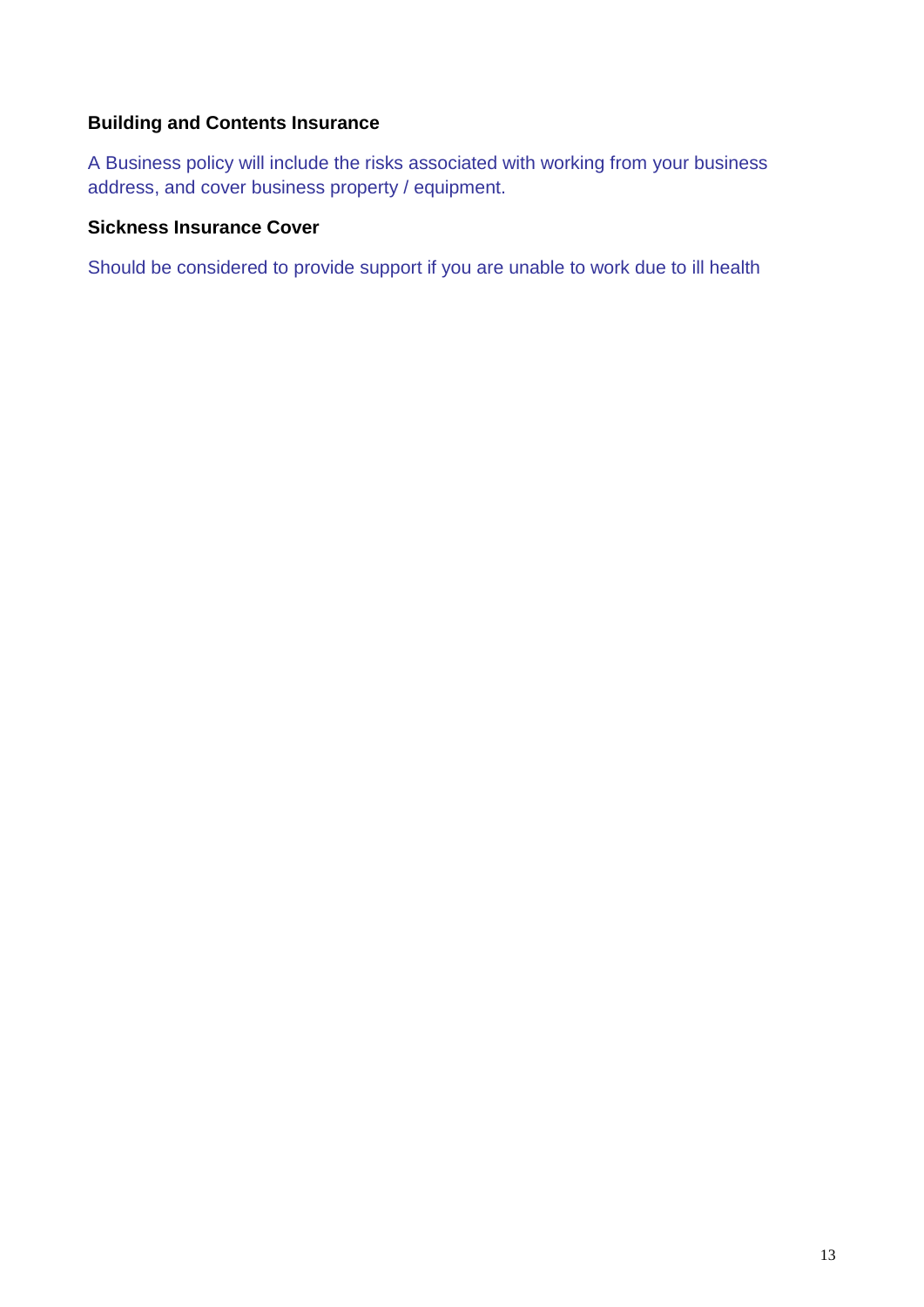# **HEALTH AND SAFETY**

You will need to comply with the Health and Safety at Work etc. Act 1974, which covers all work activities and their associated hazards.

<http://www.hse.gov.uk/>

# **Health and Safety Policy**

If you employ five or more people you will need a written health and safety policy.

# **Risk Assessment**

You should carry out a risk assessment, including fire risk assessments, as required. Advice and guidance is available at the Health and Safety Executive.

#### [www.hse.gov.uk](http://www.hse.gov.uk/)

# **PAT (Portable Appliance Testing)**

All business electrical equipment should be tested for safety.

# **Fire Regulations**

Fire risk assessments should be carried out at your premises and actions taken where necessary.

#### **Manual Handling Operations**

The Health and Safety Executive has recently published guidelines for reducing musculoskeletal disorders such as backache and repetitive strain injury. Be aware of the minimum standards re the Health and Safety (Miscellaneous Amendments) Regulations 2002, which also cover working with computer screens.

#### <http://www.hse.gov.uk/msd/dse/>

**WE HAVE NOT INCLUDED EVERY POSSIBLE LEGISLATION THAT MAY APPLY TO YOUR BUSINESS. YOU MUST CHECK AND INCLUDE ANY LEGISLATION THAT IS SPECIFIC TO YOUR TRADE OR INDUSTRY.**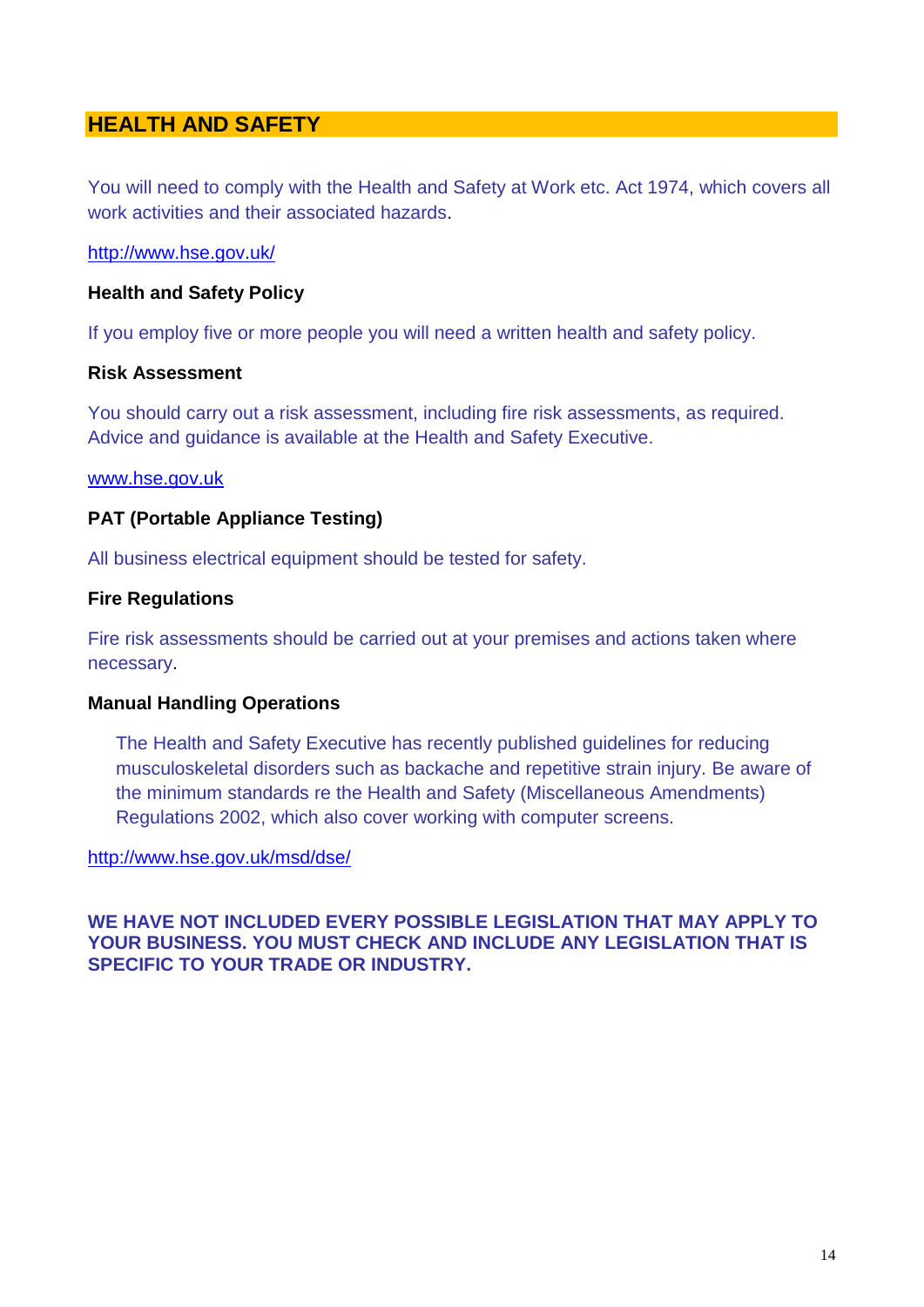# **FINANCIAL FORECASTS**

# *Your Financials should be presented on a separate Excel Spreadsheet which has been provided.*

Describe here the assumptions and thinking behind your financial forecasts.

# **Survival Budget**

To start the process of business planning, you need to calculate the total amount of money that you will need to meet your personal living expenses. Whilst this is often known as your "survival" budget, make sure this is an amount of money that you will be happy with, rather than simply "surviving"

This figure is the amount of money you will need to be able to pay all of your personal expenses. Whilst you need to show the annual figure, it will be easier to calculate by reviewing your weekly / monthly expenditure and multiplying the figures by 52 or 12.

You are trying to arrive at an amount that your business needs to produce to cover your personal requirements. Of course, if you have other income (perhaps, a partner's earnings), contributing towards the household, the amount of money your business needs to bring in may be reduced accordingly.

# *Remember:*

- Be honest with yourself and don't underestimate your bills
- Remember luxuries e.g. evenings out, holidays, etc.
- Also remember everyday "cash" items bus tickets / sandwiches / newspapers
- You may have to live on a reduced income during the first few months of your business
- The overall figure will act as a guide when planning how much money to take out of the business for the first twelve months - this figure is called your "drawings", for a sole trader or partner. Limited companies will show a Directors Salary.

If the amount of money you forecast to take from your business differs from your "Survival Budget" you will need to comment as to why this is the case. You must also explain the source of any funds shown as "Other Income". You will need to break this down if there is more than once source.

If you are applying for finance, and are asked to submit personal bank statements, please comment on any items that differ (or do not feature) from your survival budget.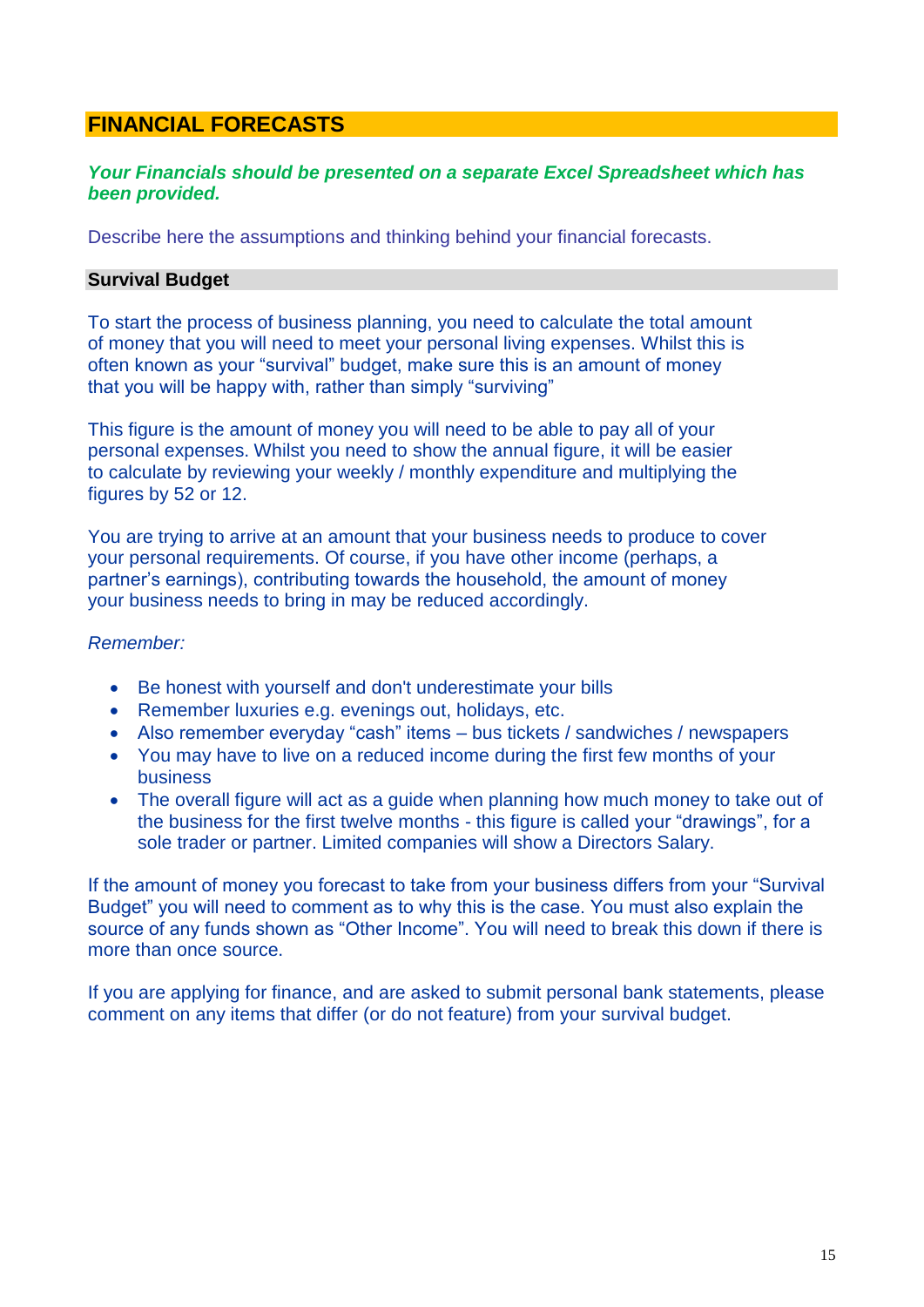# **Start-Up Costs**

Your start up costs will be detailed on the spreadsheet and will outline the money required to set up your business before you start to trade.

They can include property, equipment, tools and machinery, transport, insurances, training costs, marketing and the advertising you want to do to launch your business.

Equipment should be entered in the "Capital Expenditure" section.

A business plan should very clearly set out the total amount of money required to set up a business. It should also clearly detail the areas in which the money will be spent and where it is proposed the money is coming from.

Please also provide comment on whether your figures are estimated or whether you have obtained detailed quotes. This is particularly important if you are showing any property refurbishment costs.

# **Sales Forecast**

A sales forecast is a way of estimating the value of your sales / work undertaken in a given period of time. The spreadsheet covers 12 Months.

The forecast looks at how much income you are expecting to generate.

<https://www.gov.uk/forecast-business-finances>

There are two main methods of forecasting:

**Assumptions** -Based on the market research you have undertaken or **History**, based on past experience / test trading

New Businesses generally have to rely on basic assumptions and market research. Competitor activity is a good way of gaining an understanding of what may be achievable, although this may not be easy to establish for certain types of business.

# **If you are selling Products;**

In order to ease the process, and provide maximum clarity, it is not necessary to detail every type of product or service you offer. It will be easier to group products together in terms of product type or price.

For example, a ladies fashion shop may sell a range of accessories priced between £5 and £10, a range of T-shirts between £10 and £20, shoes priced between £20 and £30 and dresses between £30 and £50. So taking accessories as an example, it is reasonable to assume that the average price is £7.50. Selling Price is the price, or average price, that your market research tells you your customers will be prepared to pay.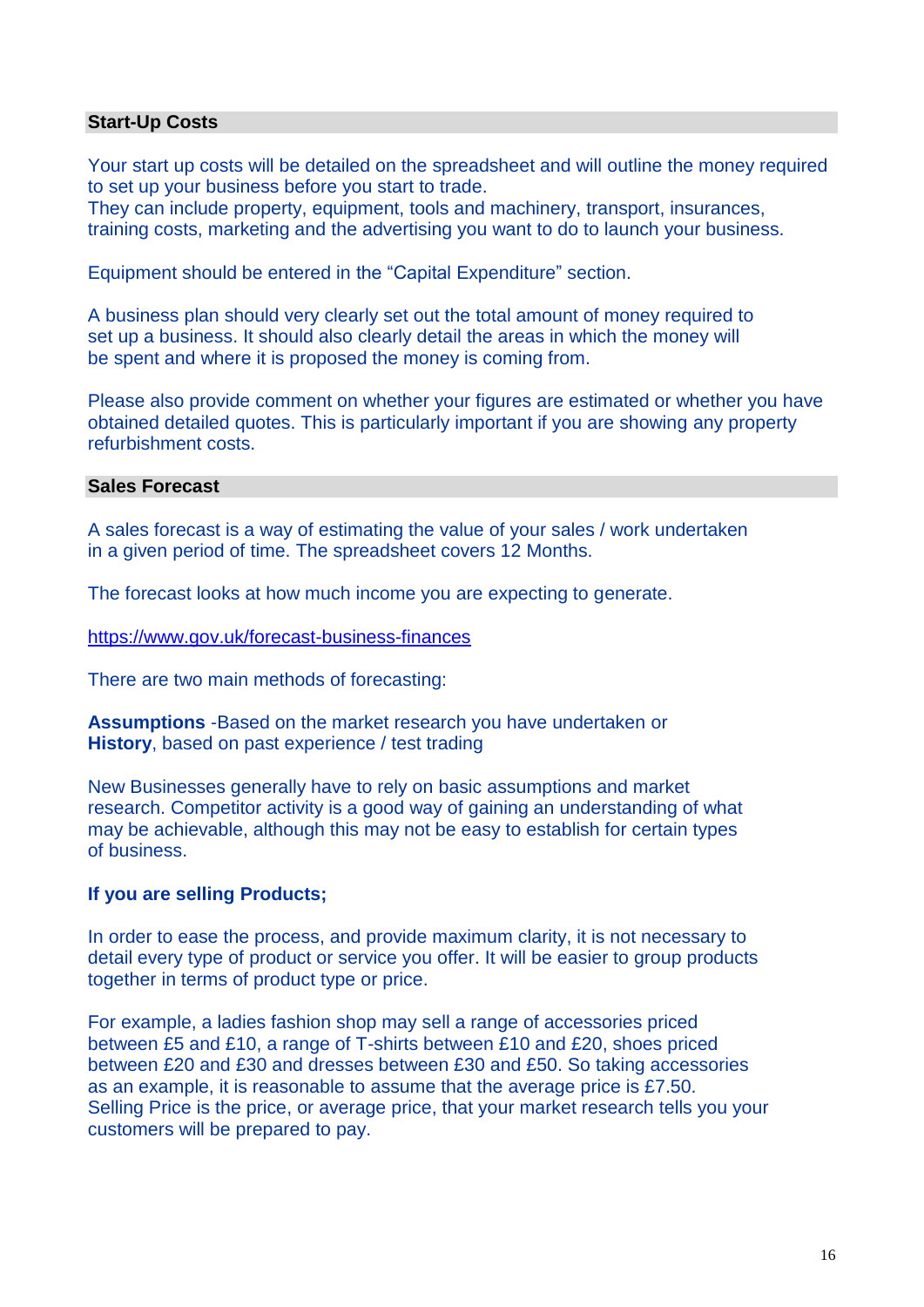Variable Costs are those costs that are directly related to sales e.g. if you are a florist and buy bunches of flowers in at £3 per bunch and sell them for £5 per bunch – your Unit Variable Cost will be £3 per bunch.

Remember, if you are charging for your service by the hour, and not selling goods, you may not have any "variable" costs.

The excel spreadsheet provided will make the process of forecasting much easier. Let's see how we would complete the spreadsheet forecast for the ladies fashion shop;

- The spreadsheet is completed with the name of the product line. e.g. "Accessories".
- The unit price is taken as the average sale price.
- The corresponding "unit cost" is the cost of the product to you. This is known as the variable cost as your cost varies in direct proportion to the number sold.
- An estimation of the number sold is then entered.
- The spreadsheet will calculate the total income and cost for each product.

|                          | <b>November</b> |
|--------------------------|-----------------|
| <b>Accessories</b>       |                 |
| unit selling price       | 7.5             |
| unit cost                | 4               |
| number sold              | $\overline{2}$  |
| total income<br>invoiced | 15              |
| total unit cost          | 8               |
| <b>T Shirts</b>          |                 |
| unit selling price       | 15              |
| unit cost                |                 |
| number sold              | 3               |
| total income<br>invoiced | 45              |
| total unit cost          | 21              |
| <b>Shoes</b>             |                 |
| unit selling price       | 25              |
| unit cost                | 12              |
| number sold              | 4               |
| total income<br>invoiced | 100             |
| total unit cost          | 4۲              |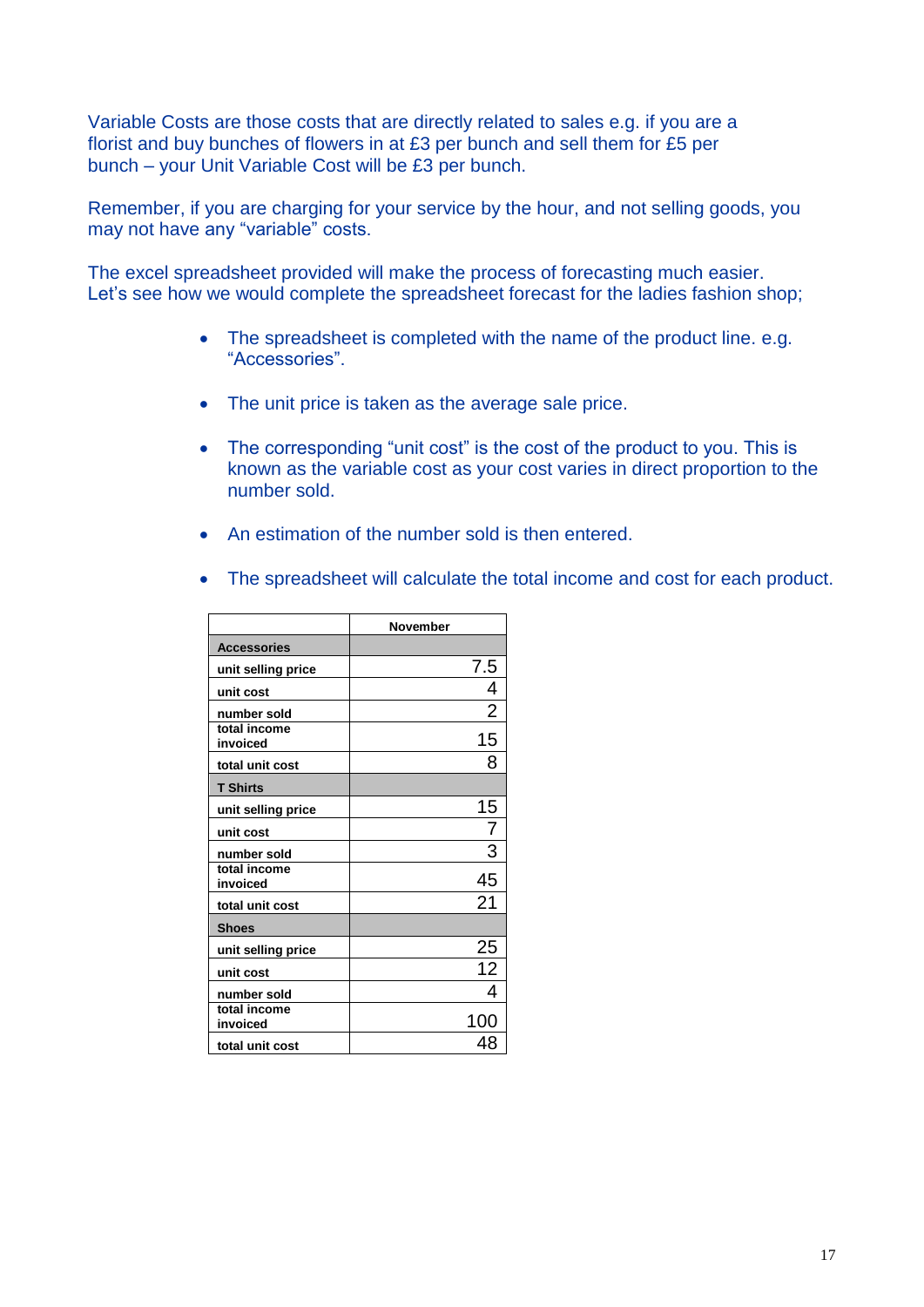It is useful to ask yourself a number of questions to help you to forecast the monthly sales. These need to be asked for each product for each month. The answers to the questions should be based on the results of your market research and should cover the following points:

- How many customers do you expect to buy this product per month?
- How many units do you expect each customer to buy?
- How many units do you expect to be sold each month?
- What will be the price per unit? (Or average price in the case of price ranges)
- You will need to explain / consider other factors such as seasonal trends
- You should comment on the reality of selling the volumes you have forecast

#### **If you are selling your time;**

If you are selling your time, as opposed to products, then it is usually sufficient to enter the total hours you expect to work in a given month. You would also enter your anticipated hourly rate. The spreadsheet will then calculate the total income. If a painter and decorator proposed to charge £20 per hour, then he would only need to complete the hourly rate section at the bottom of the sales forecast spreadsheet

The cost of the paint / materials would simply be added to the customer's final invoice. Even if you did take a "mark up" on the materials, it is easier only to show only the time charged as your income.

| <b>HOURS CHARGED</b> |  |
|----------------------|--|
| hourly rate          |  |
| hours worked         |  |
| total hours invoiced |  |

If you are taking over an existing business you should obtain a copy of the most recent accounts and trading figures. Care should be taken, as this information may not be accurate or indeed up-to-date. If the seller refuses to provide the accounts you should be extremely cautious. It is important to establish a genuine reason for why the business is being sold.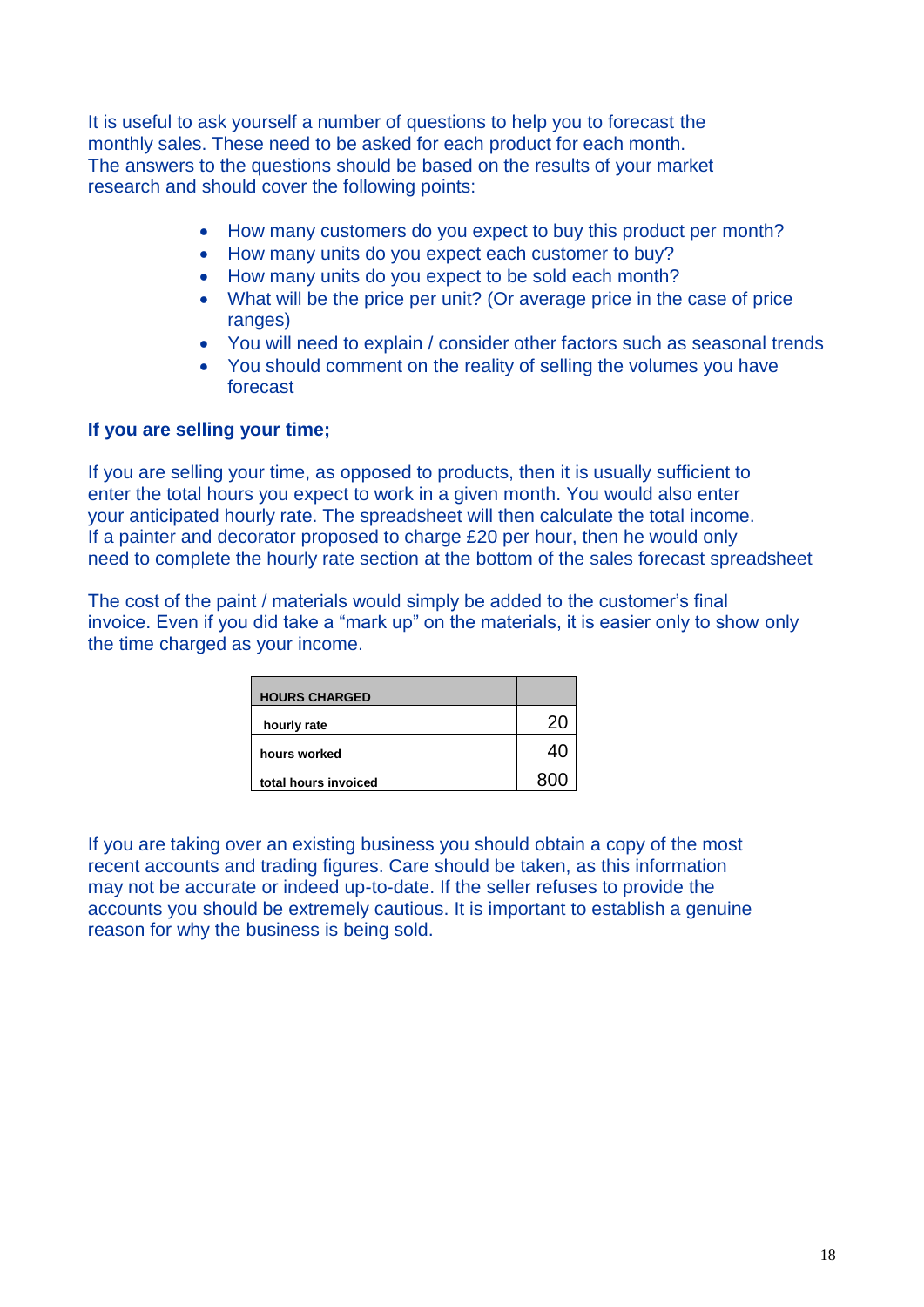#### **Cash Flow Forecast**

A cashflow forecast tracks the anticipated flow of money both into and out of your business. It simply shows the timings that money will enter or leave your bank account.

The spreadsheet we have provided includes a cash flow document. The sales income will be automatically entered, based on the sales entered in your sales forecast. You will then need to complete your expenses in the month that they occur. Remember some expenses occur every month whilst others may only appear quarterly.

The cash flow also includes a "start up" month where you record expenses incurred before you start. This will be picked up automatically from your "Start up costs" spreadsheet. Remember you will need to complete the income section of the cash flow for the start up month – this will either be money you have introduced yourself, borrowed, or a combination of both.

The main purpose of a cashflow is to monitor the movement of cash in the business. A cashflow will simply show you the anticipated level of your business bank account on a month by month basis. Any shortfall will need to be funded by either a bank overdraft or an injection of capital by the owner. Alternatively, you may conclude that certain items of expenditure must be deferred or not made at all.

Banks and other institutions will place great importance on the cashflow. It is highly unlikely that you will obtain any form of loan or grant without a detailed and accurate cashflow forecast.

Once you have entered your expenses, the spreadsheet will calculate your bank balance. Look out for any "minus" figures at the bottom of the spreadsheet as this is an indication that you would run out of cash, during that month, based on your predictions of income and expenditure.

The example shows a cash flow completed for the first few months, including the start up month. Notice the "minus" figure occurring in month 3 when the business runs out of money.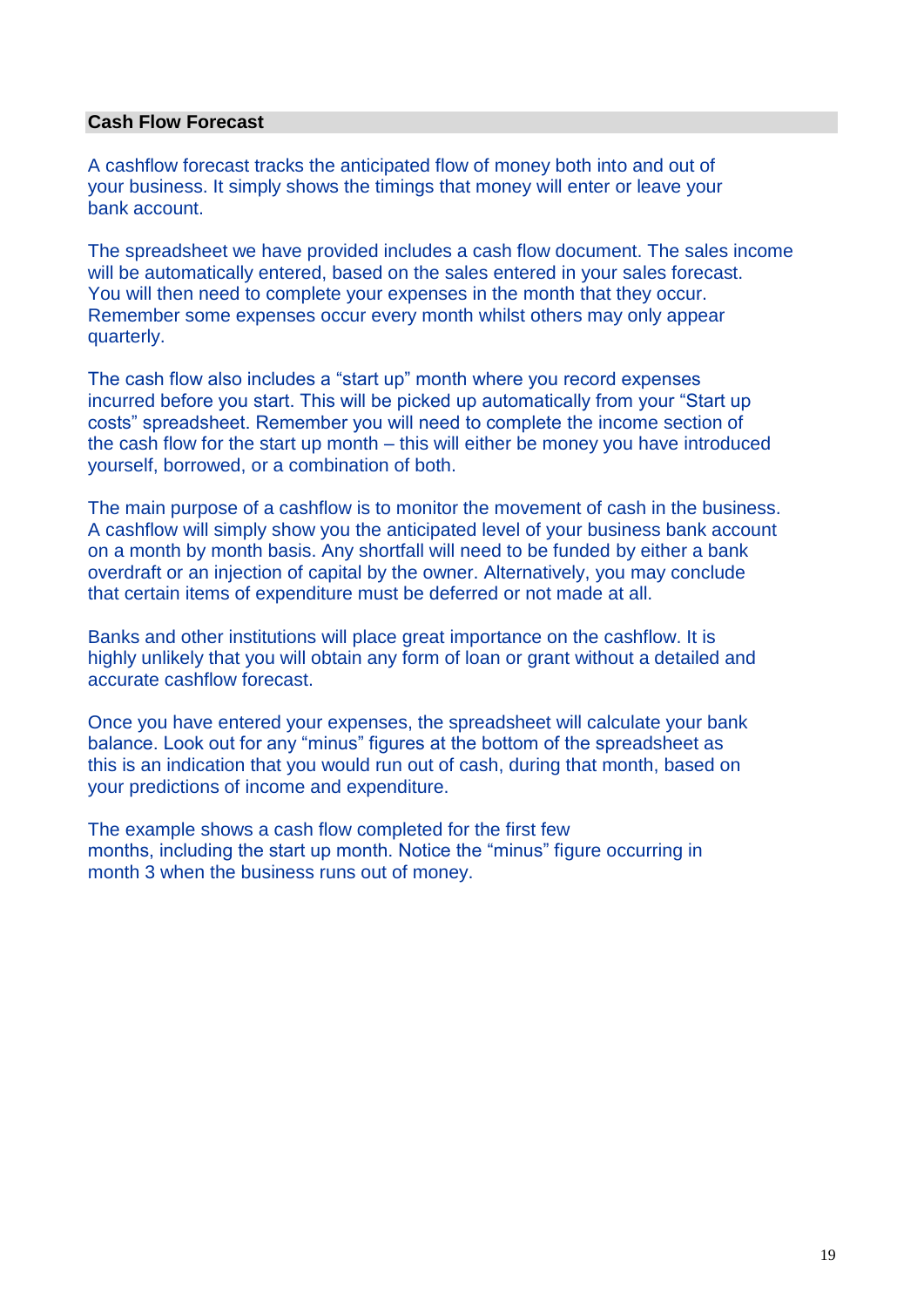# **Cash Flow Example**

|                                         | <b>Pre Start</b> | Mth 1           | Mth <sub>2</sub> | Mth 3           |
|-----------------------------------------|------------------|-----------------|------------------|-----------------|
| <b>Income</b>                           | <b>FORECAST</b>  | <b>FORECAST</b> | <b>FORECAST</b>  | <b>FORECAST</b> |
|                                         |                  |                 |                  |                 |
| Cash sales Income                       |                  | 2,000           | 2,200            | 2,400           |
| Credit sales Income                     |                  |                 | 0                | 0               |
| Hours Charged                           |                  | 0               | 0                | 0               |
| Own funds introduced                    | 3,000            |                 |                  |                 |
| Loans Recieved                          | 2,000            |                 |                  |                 |
| Other Income - Grants etc               |                  |                 |                  |                 |
| Total Income = $(A)$                    | 5,000            | 2,000           | 2,200            | 2,400           |
| <b>Expenditure - Variable Costs</b>     |                  |                 |                  |                 |
| Materials/Stock                         | 0                | 500             | 550              | 600             |
| Sub Contractors                         |                  |                 |                  |                 |
| <b>Delivery Costs</b>                   |                  |                 |                  |                 |
| Total Variable Costs = (B)              | 0                | 500             | 550              | 600             |
| <b>Fixed Costs</b>                      |                  |                 |                  |                 |
| Owner's / Partner's Drawings (1)        |                  | 1,000           | 1,000            | 1,000           |
| Owner's / Partner's Drawings(2)         |                  |                 |                  |                 |
| Directors Salaries (Ltd Companies only) |                  |                 |                  |                 |
| <b>Staff Wages/Salaries</b>             |                  |                 |                  |                 |
| <b>Rent and Rates</b>                   | 0                | 800             | 800              | 800             |
| Electricity/Gas/Water                   | 0                | 50              | 50               | 50              |
| Telephone                               | 0                | 30              | 30               | 30              |
| Property/Equipment Maintenance          | 0                |                 |                  |                 |
| Insurances                              | 0                | 26              | 26               | 26              |
| Postage and Stationery                  | 0                | 10              | 10               | 10              |
| <b>Publicity and Marketing</b>          | 0                |                 |                  | 300             |
| Motor expenses                          | 0                | 50              | 50               | 50              |
| Professional fees                       | 0                |                 |                  |                 |
| Capital expenditure                     | 4,000            |                 |                  |                 |
| <b>Bank Charges/Interest</b>            | 0                | 10              | 10               | 10              |
| Loan Capital payments                   |                  |                 |                  |                 |
| Loan Interest payments                  |                  |                 |                  |                 |
| Lease payments                          | 0                |                 |                  |                 |
| Other                                   | 0                |                 |                  |                 |
| Total Fixed Costs = (C)                 | 4,000            | 1,976           | 1,976            | 2,276           |
|                                         |                  |                 |                  |                 |
| Total Expenditure = $(D) = B + C$       | 4,000            | 2,476           | 2,526            | 2,876           |
|                                         |                  |                 |                  |                 |
| Net Cash Flow = $A - D$                 | 1,000            | $-476$          | $-326$           | $-476$          |
|                                         |                  |                 |                  |                 |
| <b>Opening Balance</b>                  | $\pmb{0}$        | 1,000           | 524              | 198             |
| <b>Closing Balance</b>                  | 1,000            | 524             | <b>198</b>       | $-278$          |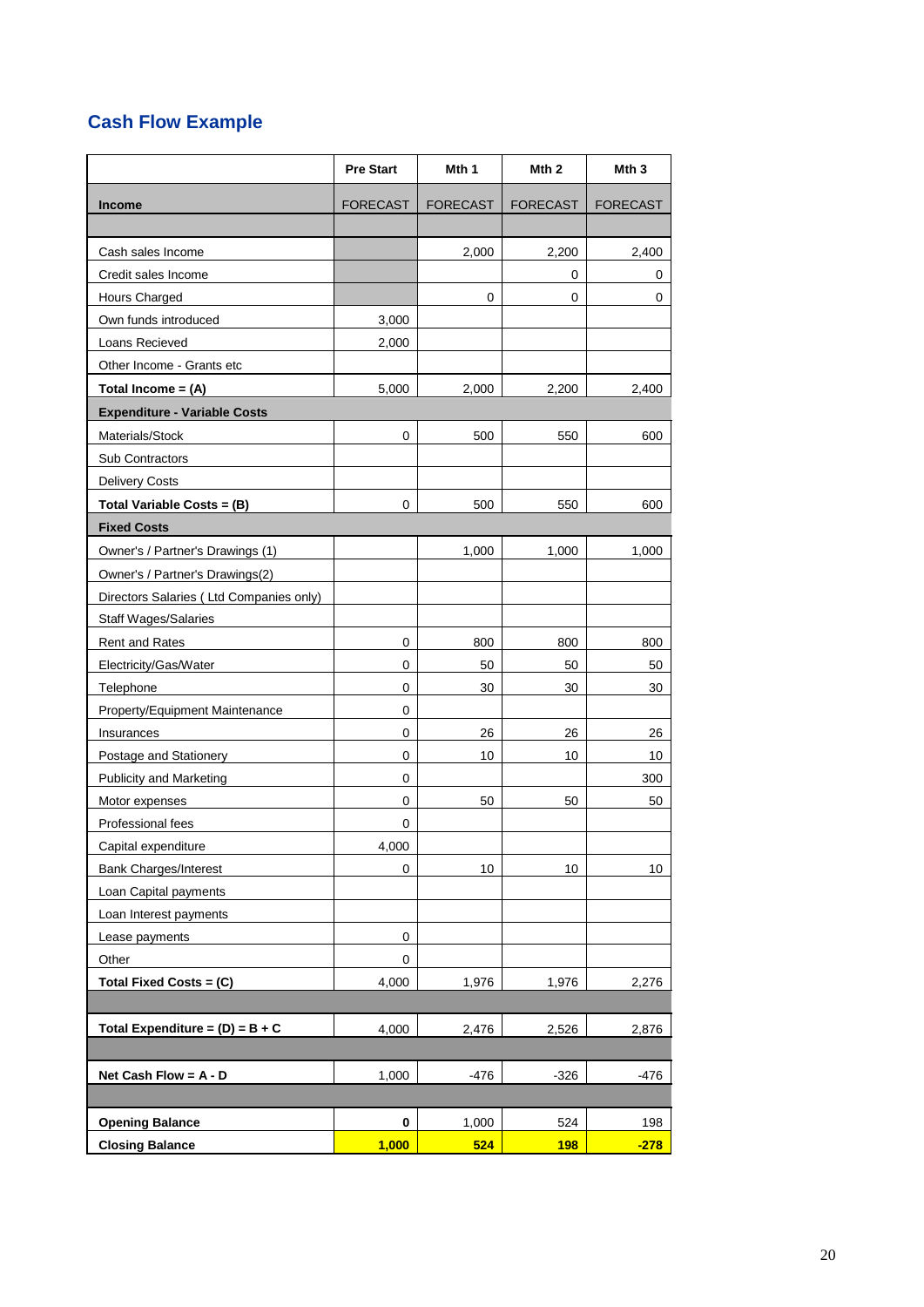Also note that the closing bank balance of one month becomes the opening balance of the next. The spreadsheet automatically carries this number forward.

# **Credit Sales**

Remember, if you are showing "credit" sales on your sales forecast (sales where you will not be paid immediately) these sales will appear on the cash flow in the following month, when funds are likely to be received. This is a key feature of the cash flow. Our spreadsheet includes a 30 day credit sales section. Credit sales made in, say month 1, will not be received into the bank account until month 2. If you complete the credit sales section of the sales forecast, the spreadsheet will automatically show funds being received on the cash flow, the following month.

Finally, if your cash flow shows a healthy cash balance at the end of the year, you need to consider how realistic this is.

# **Depreciation Register**

The asset / depreciation register forms part of the spreadsheet – it will show the potential amount which you can offset against your profit, to reduce your tax liability. There may not be a need to provide any further comment in this section.

<https://www.gov.uk/capital-allowances/annual-investment-allowance>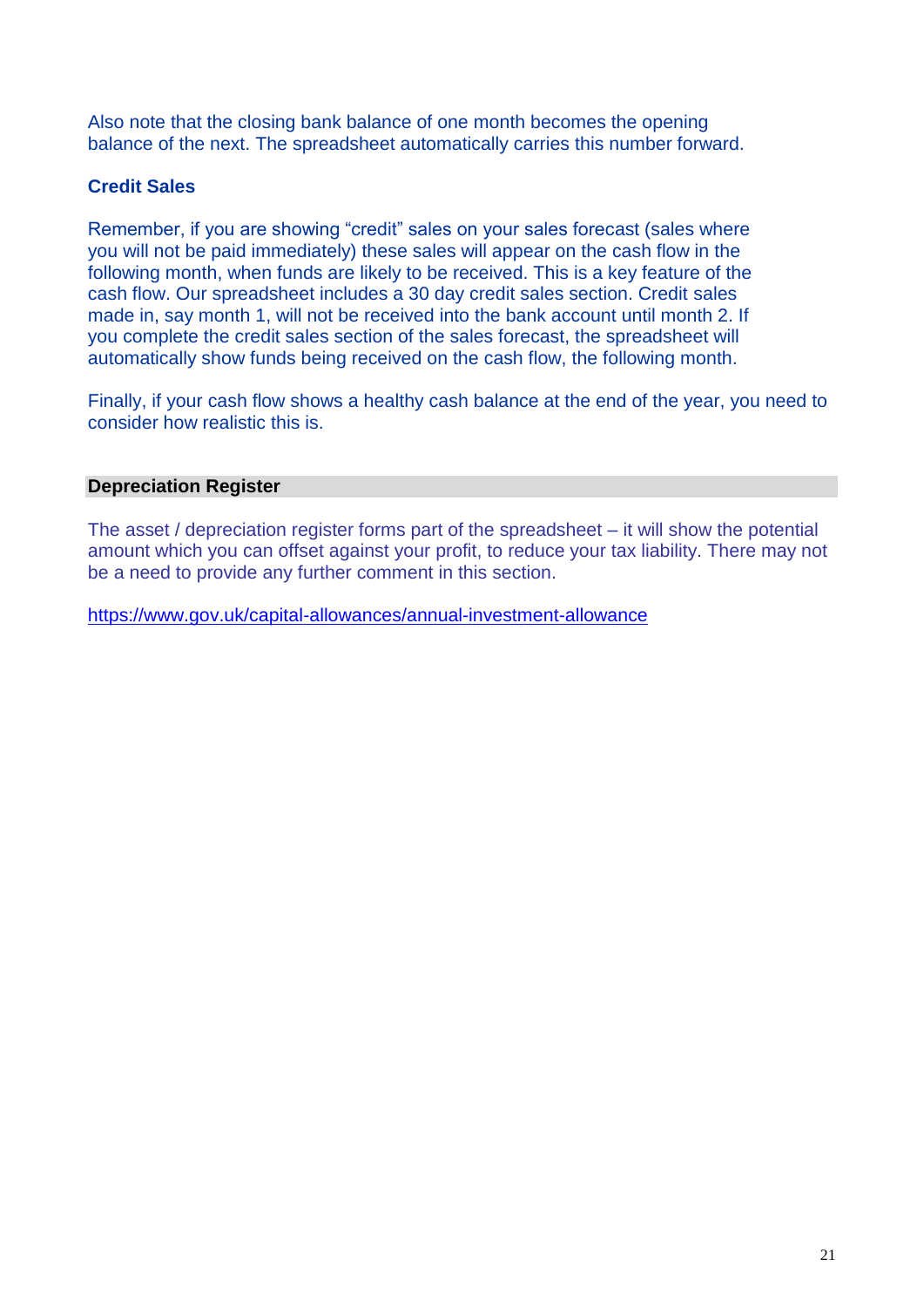# **Profit and Loss**

The Profit and Loss account shows total sales, less the expenses for the business. This will either show a trading profit or loss. This is often referred to as the bottom line or Net Profit. It is this amount on which sole traders and partnership's income tax liability is calculated (Corporation Tax for Limited Companies).

Some adjustments may be required to comply with HMRC regulations.

Only amounts that relate to your actual trading are included in the Profit & Loss account. Capital allowances (for the purchase of equipment / vehicles, for example) may be available to reduce your final tax liability.

The figure at the top of a Profit And Loss account will be the total "Sales" or "Turnover". This is the total amount of funds received / invoiced and equates to the value of the work / sales undertaken in the year.

#### **Sales Income / Turnover**:

the total amount of sales or sales invoiced during a period.

#### **Variable costs**:

Represents the direct costs of the sales made. This will be the cost, to you, of the goods or materials sold. Note that it is the cost of the stock actually "used" to achieve the sales. It is not the total stock you have purchased, only the stock that you have used.

# **Gross Profit** :

Sales minus Variable Costs

# **Fixed Costs**:

Expenditure other than variable costs. The fixed costs are often referred to as overheads. Examples would be Rent, Wages, and Marketing

**Net Profit** = Gross Profit minus Total Fixed Costs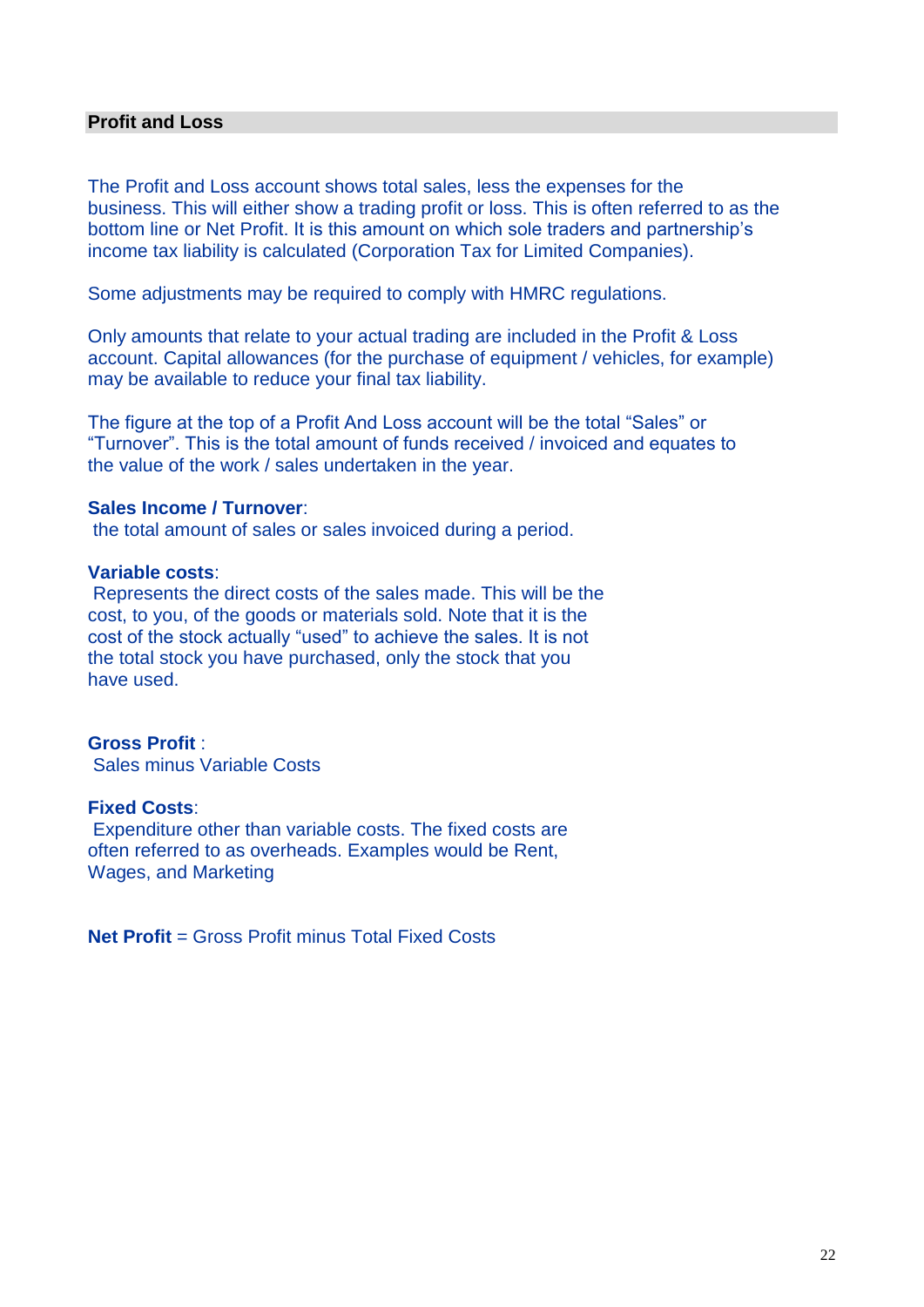| <b>Example Profit &amp; Loss</b> |                                |       |  |
|----------------------------------|--------------------------------|-------|--|
| Sales / Turnover                 |                                | 66600 |  |
|                                  |                                |       |  |
| <b>Variable Costs</b>            |                                |       |  |
|                                  | <b>Total Variable Costs</b>    | 36630 |  |
|                                  |                                |       |  |
| <b>Gross Profit</b>              |                                | 29970 |  |
|                                  |                                |       |  |
| <b>Fixed Costs</b>               |                                |       |  |
|                                  | <b>Directors Salaries</b>      | 0     |  |
|                                  | <b>Staff Wages/Salaries</b>    | 0     |  |
|                                  | <b>Rent and Rates</b>          | 8000  |  |
|                                  | Electricity/Gas/Water          | 450   |  |
|                                  | Telephone                      | 270   |  |
|                                  | Property / Maintenance         | 0     |  |
|                                  | Insurances                     | 260   |  |
|                                  | Postage and Stationery         | 100   |  |
|                                  | <b>Publicity and Marketing</b> | 800   |  |
|                                  | Motor expenses                 | 500   |  |
|                                  | <b>Professional fees</b>       | 0     |  |
|                                  | <b>Bank Charges/Interest</b>   | 100   |  |
|                                  | Loan/HP Interest               | 200   |  |
|                                  | Lease payments                 | 0     |  |
|                                  | Other                          | 0     |  |
|                                  | Depreciation                   | O     |  |
|                                  | <b>Total Fixed Costs</b>       | 10680 |  |
|                                  |                                |       |  |
|                                  | <b>NET PROFIT</b>              | 19290 |  |

**For a sole trader, or partnership, the final profit figure (£19290) has to cover taxation, drawings and any loan capital repayments.**

**For a limited company, the director's salaries would be included in the fixed costs so the net profit has to cover any loan capital repayments and Corporation tax.**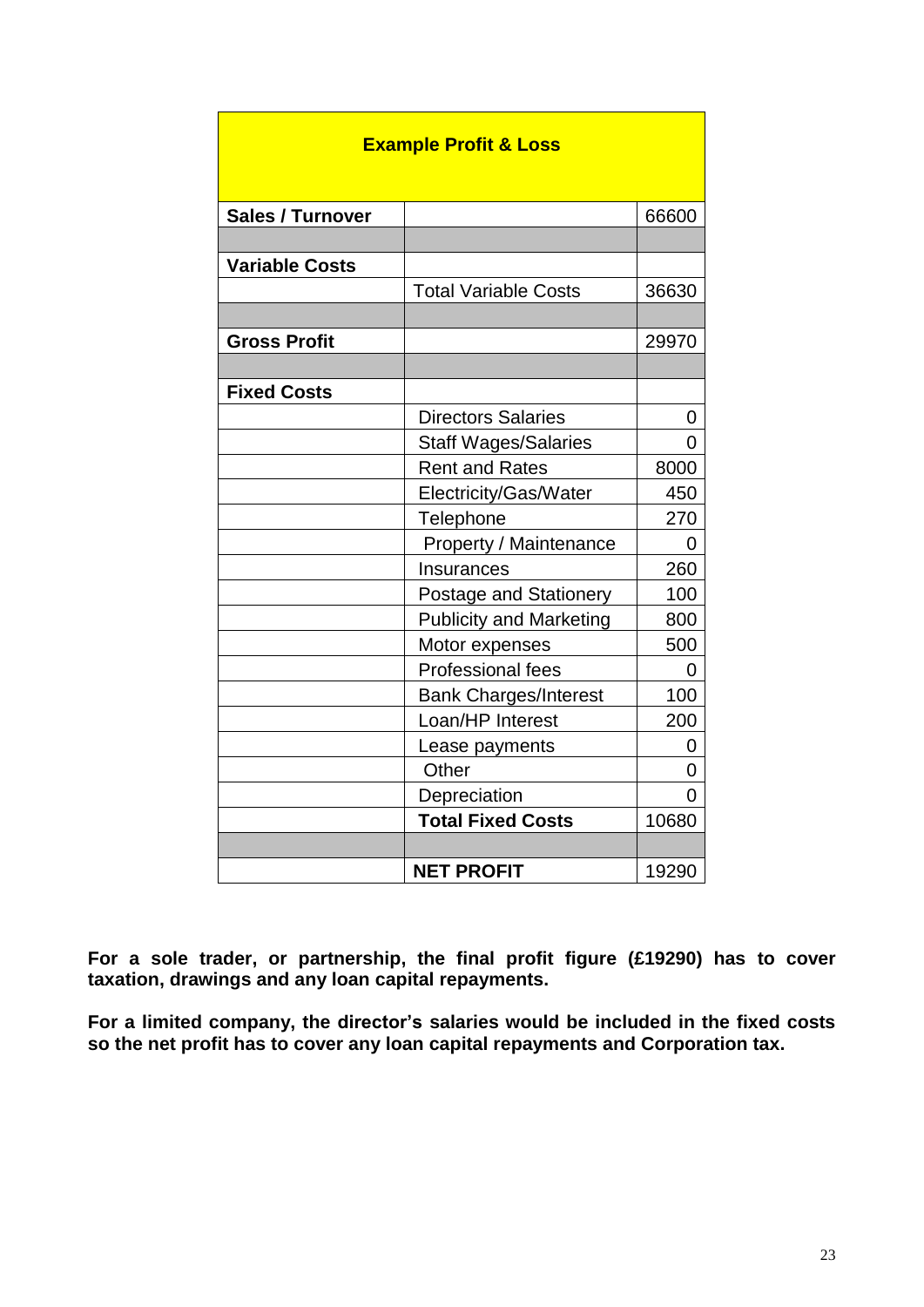# **MARKET RESEARCH**

"Facts and figures are essential to support your research"

If you answer "**don't know**' to at least one of the following questions, you will need to find more information.

If you answer '**yes**' to a question, how is it evidenced?

If you answer '**no**' to a question then you may need to re-think your business idea, since you need to be confident that each of the three questions can be answered positively.

From these initial questions, others may follow - add anything relevant

Market research is **essential** to help you establish if there will be enough demand to startup and grow your new business successfully. You must include secondary and primary research (see below) findings. Include your own analysis.

#### **Proposed Market**

Who do you intend to sell to? Describe your ideal customer/who is most likely to do business with you? Are you selling to businesses or consumers?

Where are your customers based?

How many customers will there be?

Will you be able to attract enough people quickly and will they pay a price which ensures profitability

#### **Secondary Research**

Market research information obtained from the internet/reference books

This should provide information on national or trade trends for your industry/service.

#### **Primary Research**

The result of your "local" market research in the proposed trading area

State the number of contacts you made in carrying out the research. Attach the questionnaire you used, if relevant, and a summary of all the results and other information e.g. names of contacts and customers. Have you done any test trading?

#### **Supplier Research**

Who will you obtain your supplies from? Why have you chosen them?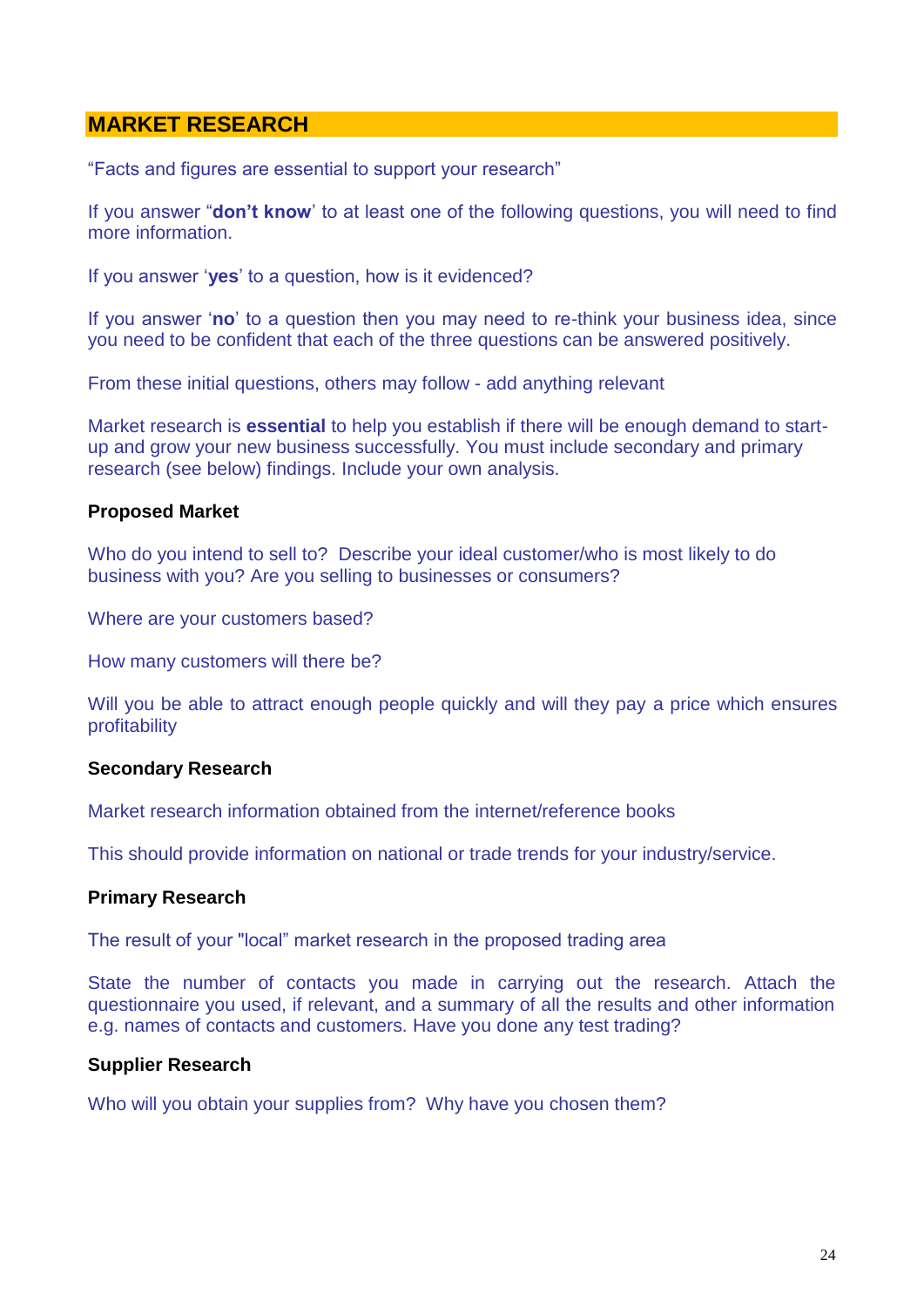# **COMPETITOR ANALYSIS PRODUCTS / SERVICES**

| List your products or<br>services below | Competitor 1                                                                                        | Competitor 2                                                                       | Competitor 3                                                                    | Competitor 4                                                                                                   |
|-----------------------------------------|-----------------------------------------------------------------------------------------------------|------------------------------------------------------------------------------------|---------------------------------------------------------------------------------|----------------------------------------------------------------------------------------------------------------|
| <b>BATHROOM FITTING</b>                 | $\sqrt{V}$ Very similar to mine in terms<br>of customer offer. Good<br>customer feedback on website | x evidence customer service<br>not good / service slow. Van is<br>poorly presented | $\sqrt{q}$ good facebook feedback,<br>high quality fittings and good<br>design. | $\sqrt{\,}$ offer is cheaper but uses<br>lower quality fittings. Good<br>customer satisfaction given<br>price. |
|                                         |                                                                                                     |                                                                                    |                                                                                 |                                                                                                                |

Use this type of analysis to show which services or products are offered by the competitors and/or comment on the quality of the service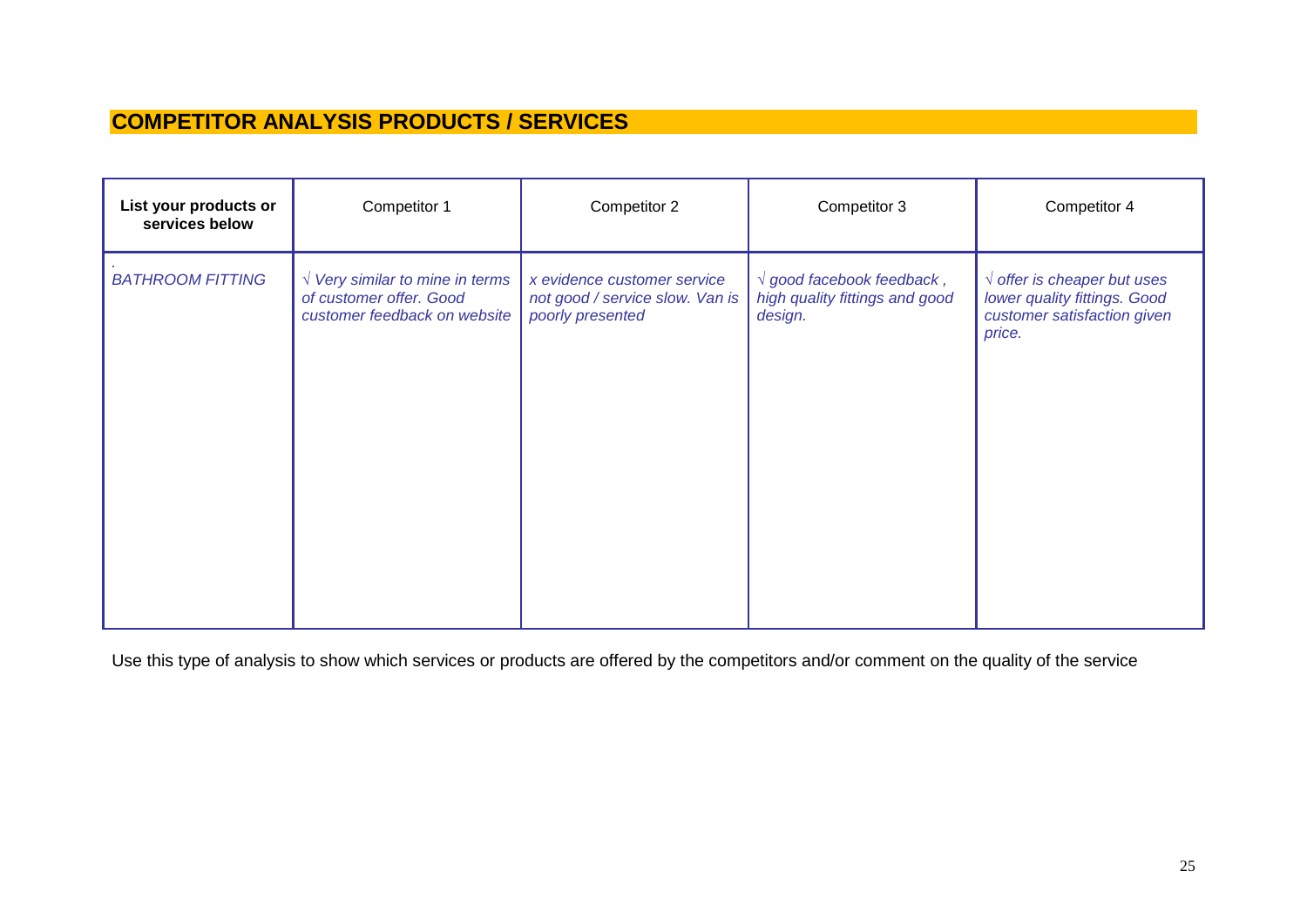# **COMPETITOR PRICING COMPARISON FOR PRODUCTS AND SERVICES**

**List the products/services that you and your competition will offer**

#### **Put the competitor's name at the head of each column**

| <b>Product or service</b>                  | <b>Competitor</b><br>1 | <b>Competitor</b><br>$\overline{2}$ | <b>Competitor</b><br>$\mathbf{3}$ | <b>Competitor</b><br>4 | Your<br><b>Business</b> |
|--------------------------------------------|------------------------|-------------------------------------|-----------------------------------|------------------------|-------------------------|
|                                            | £                      | £                                   | £                                 | £                      | Your price              |
| <b>Basic Shower</b><br><b>installation</b> | £350                   | £400                                | £390                              | £500                   | £500                    |
|                                            |                        |                                     |                                   |                        |                         |
|                                            |                        |                                     |                                   |                        |                         |
|                                            |                        |                                     |                                   |                        |                         |
|                                            |                        |                                     |                                   |                        |                         |
|                                            |                        |                                     |                                   |                        |                         |
|                                            |                        |                                     |                                   |                        |                         |

 You should consider the marketing techniques of your competitors, commenting on the things that they do particularly well.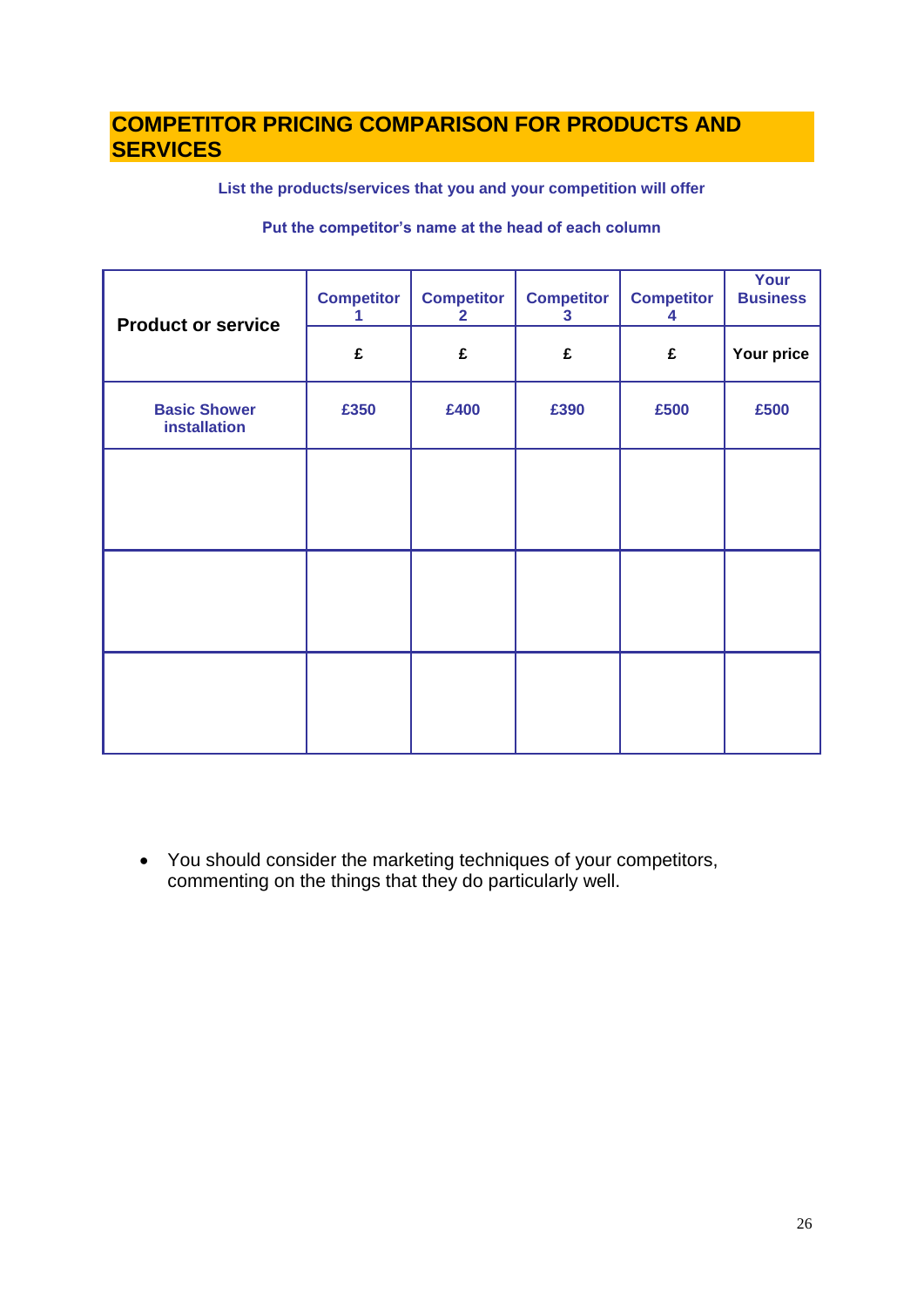# **MARKETING PLAN**

# **Strategy / Objectives**

A brief overview of how your business intends to get a share of the market.

How will you make your product/service stand out from the crowd?

What level of sales do you want to reach in your first year? (Give sales in terms of number of units sold or income)

What gross /net profit levels are you aiming for?

What level of repeat business are you aiming for?

Set an objective to monitor the quality of your product or service.

# **USP ( unique selling point)**

What is your unique selling point/proposition?

What differentiates you from your competitors?

Why should a customer choose you rather than someone else?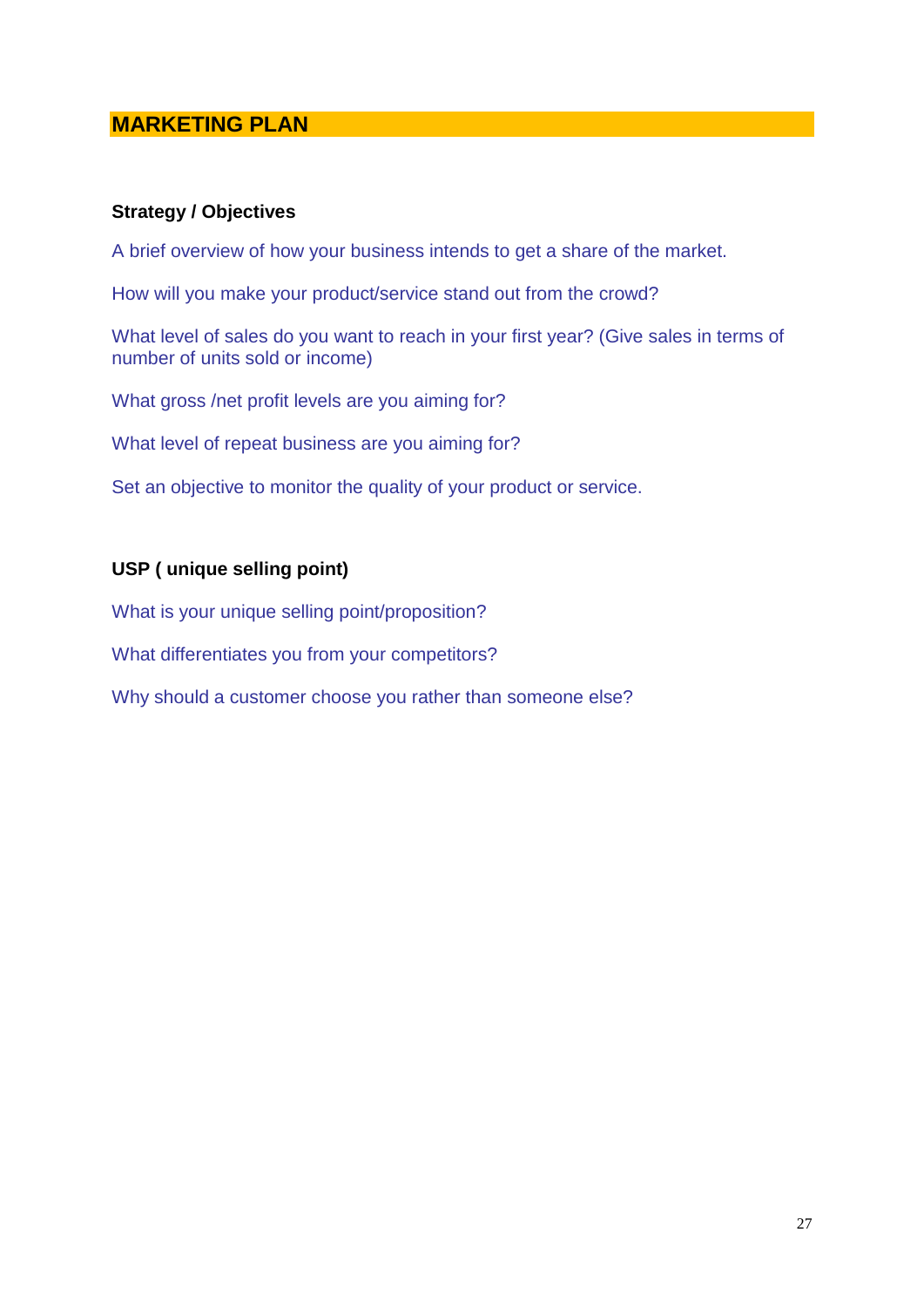#### **Marketing Tactics**

#### **Product (Service)**

Describe/list the products/services you intend to offer (in the first year)

New or other products or services you intend to subsequently sell

How often will customers purchase from you? (daily, weekly, monthly, annually)

What are the benefits to customers (i.e. what your products/services will give them/do for them)?

Where does your business rank in terms of quality, appearance, reliability, ease of use, ease of maintenance etc?

Set an objective to monitor the quality of your product or service.

#### **Price**

Outline your pricing strategy.

#### **Place**

Where are your customers?

How will your customers access your product/service?

Shop / workshop / office/ market stall location ? Can customers buy online?. Is your product/service accessed online only?

What is your place in the market? Are you aiming for the top/luxury end, middle or value end?

# **Promotion**

Describe/list all the methods that you will use to promote your business.

Do you intend to "brand" your product / service? Provide an example of your proposed Logo / Strapline

If you have a website include a hyperlink to it.

If you have business cards or flyers then add these as appendices

How will you launch your new business to attract the maximum publicity?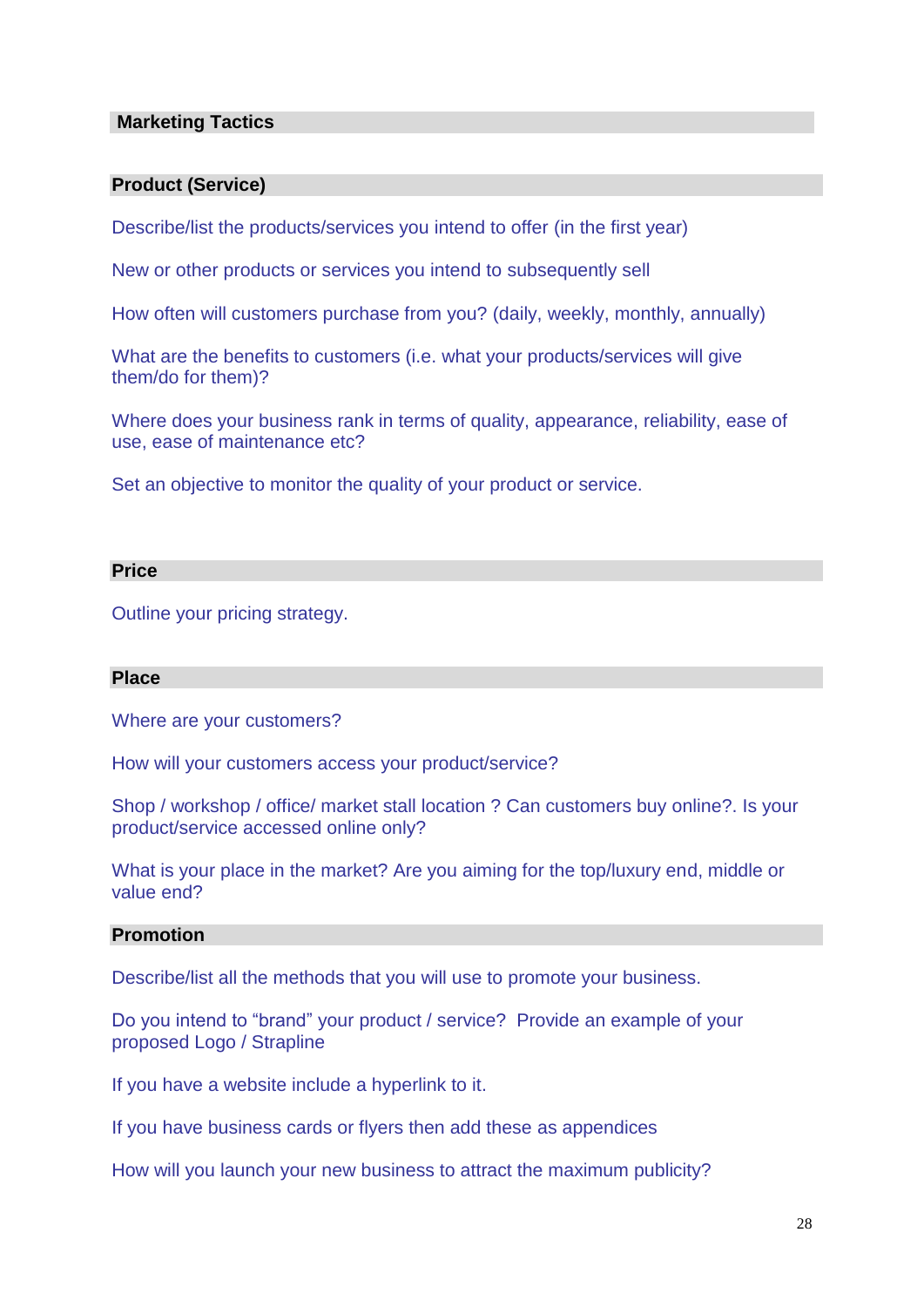# **PROMOTIONAL TIMETABLE**

Describe how you propose to advertise and promote your products and services to your customers. Include a time plan. Ensure the costs match those on your financial forecast.

| <b>Date</b>          | Task                                                                                                                       | <b>Estimated Cost</b>                                    |  |
|----------------------|----------------------------------------------------------------------------------------------------------------------------|----------------------------------------------------------|--|
| 6 weeks<br>pre-start | Decide on name, design business logo and<br>letterheads, engage a printer to produce 250<br>letterheads and business cards | Design:<br>£20.00<br><b>Printing:</b><br>£60.00          |  |
| 5 weeks<br>pre-start | Source a web-site                                                                                                          | Design<br>£100.00<br>Implementation<br>£300.00           |  |
| 4 weeks<br>pre-start | Buy sign for premises and have van sign written                                                                            | Premises:<br>£80.00<br>Van:<br>£50.00                    |  |
| 2 weeks<br>pre-start | Distribute leaflets around car-parks                                                                                       | Petrol:<br>£20.00                                        |  |
| 1 week pre-<br>start | Write/e-mail news release & take photo to give to<br>the local newspapers, media group (e.g. radio, TV<br>etc)             | Photo:<br>£5.00                                          |  |
| <b>Start</b>         | Advert in local paper, motor section                                                                                       | Advert:<br>£80.00                                        |  |
| June 17              | Stand at home life exhibition                                                                                              | <b>Visit and leaflet:</b><br>£20.00<br>Stall:<br>£100.00 |  |
|                      |                                                                                                                            |                                                          |  |
|                      |                                                                                                                            |                                                          |  |
|                      |                                                                                                                            |                                                          |  |
|                      | <b>TOTAL BUDGET</b>                                                                                                        | £835.00                                                  |  |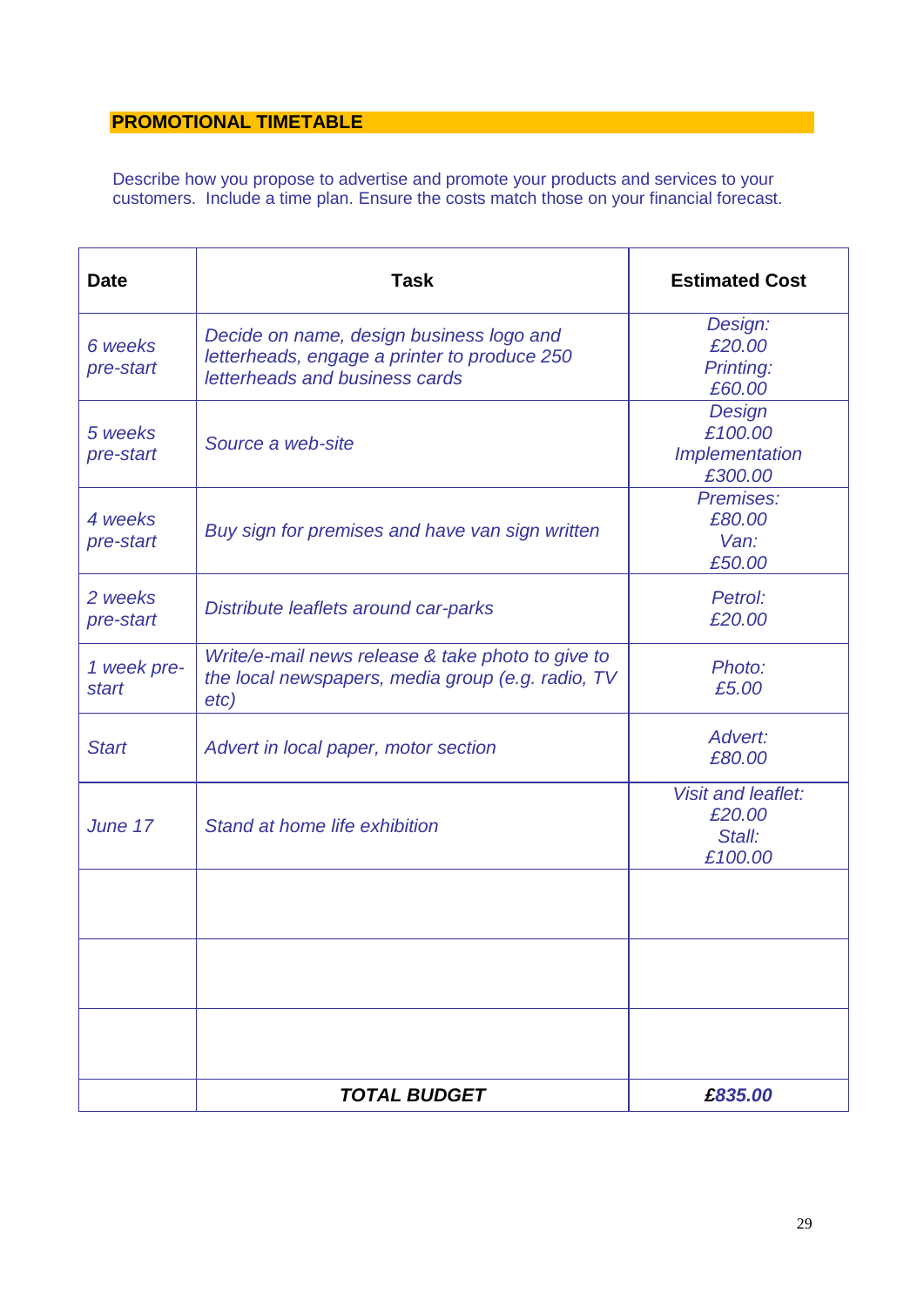# **OPERATIONS**

*The purpose of the Operations Plan is to describe the day to day operation of your business including where you will locate the business and how you will produce and supply your product or service.*

#### **Product or Service Process**

- Describe the process (manufacturing of product/provision of service)from start to finish
- Consider producing a process manual to ensure consistency of service
- Have standard email "templates" that you can personlise

#### **How do you receive products/services from your suppliers?**

- How long will it take?
- What backups do you have in place?

#### **Resources**

- Do I have the necessary quality of tools and equipment to deliver the service
- Again, consider what back up you would have in place

#### **What regulations and organisations are in place to monitor your industry?**

- How do you plan on staying up to date?
- Provide membership details of any that you have joined

#### **Quality-control**

State the measures and system you intend to have in place.

#### **How will you measure customer satisfaction?**

Explain your service monitoring and complaints system

#### **What will be the process for collecting monies owed?**

- "Cash" or will you invoice your customers?
- How will you ensure monies due are received?

#### **Bookkeeping**

• The method you will be using. When will you update? Do you plan to use the services of a bookkeeper?

#### **Accountant**

 Will you produce your accounts and undertake HMRC/Companies House submissions yourself? How will you make sure you do these on time? Do you plan to use an accountant? State their name and involvement (if applicable)

#### **Bank**

• State the name of your bank and business manager

#### **Tax Liability**

• How will you save for your tax liability?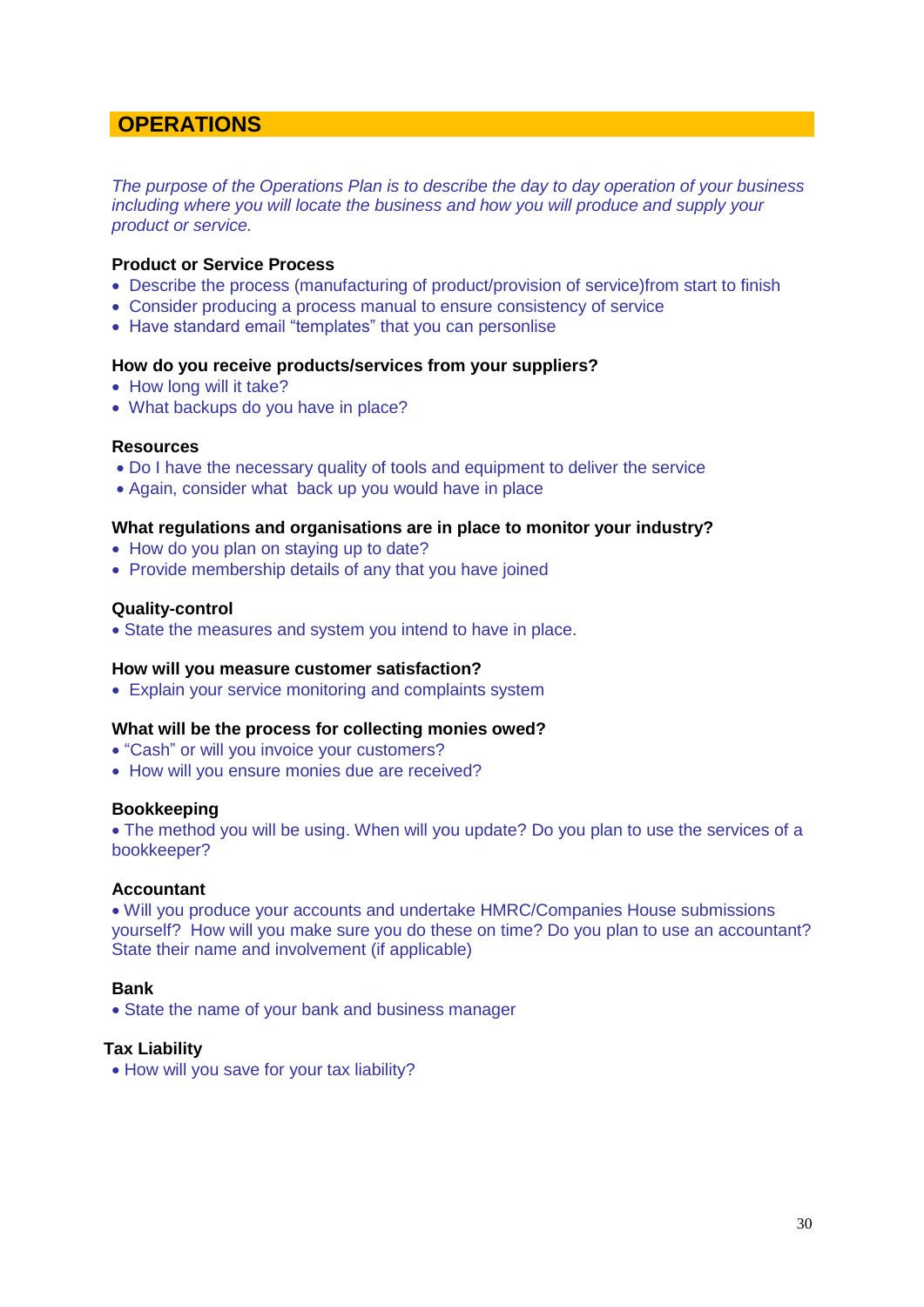# **CONTINGENCY PLANS**

How will you repay any loans if your business is unsuccessful?

What are the effects on your plan if actual sales were 20% less than you expect?

What happens if your customers take longer to pay than you planned ?

How will you plan to run your business in the event of sickness or injury to yourself or any key personnel?

What if demand is much greater than you expect?

What if new competition arises?